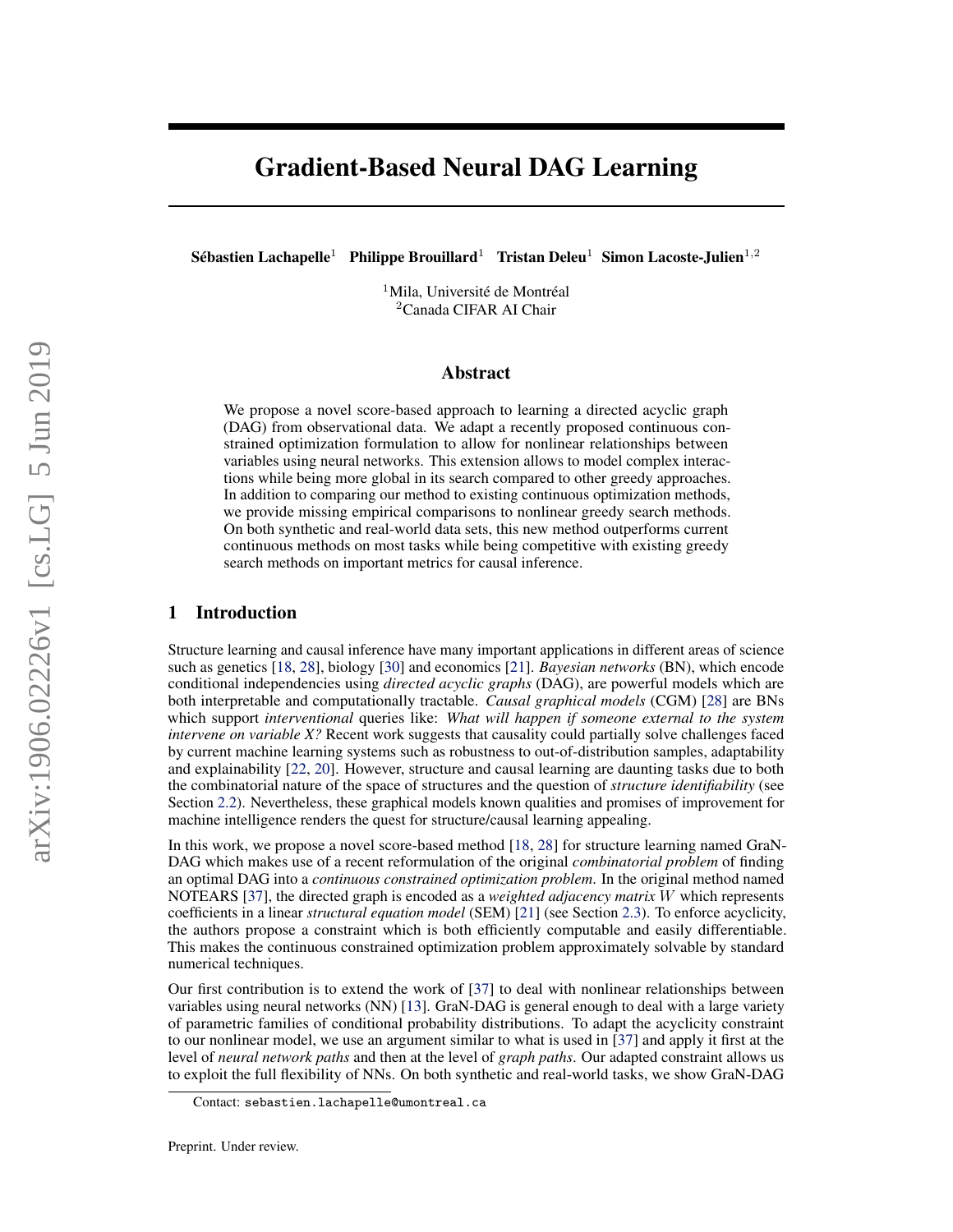outperforms other approaches which leverage the continuous paradigm, including DAG-GNN [\[35\]](#page-9-6), a recent nonlinear extension of [\[37\]](#page-9-5) independently developed which uses an evidence lower bound as score.

Our second contribution is to provide a missing empirical comparison to existing methods that support nonlinear relationships but tackle the optimization problem in its discrete form using greedy search procedures, namely RESIT [\[27\]](#page-9-7) and CAM [\[5\]](#page-8-2). We show that GraN-DAG is competitive on the wide range of tasks we considered.

# 2 Background and related work

Before presenting GraN-DAG, we review concepts relevant to structure and causal learning.

### 2.1 Causal graphical models

We suppose the natural phenomenon of interest can be described by a random vector  $X \in \mathbb{R}^d$  entailed by an underlying CGM  $(P_X, \mathcal{G})$  where  $P_X$  is a probability distribution over X and  $\mathcal{G} = (V, E)$  is a DAG [\[28\]](#page-9-0). Each node  $i \in V$  corresponds to exactly one variable in the system. Let  $\pi_i^{\mathcal{G}}$  denote the set of parents of node i in G and let  $X_{\pi_i^G}$  denote the random vector containing the variables corresponding to the parents of  $i$  in  $G$ . Throughout the paper, we assume there are no hidden variables. In a CGM, the distribution  $P_X$  is said to be *Markov* to  $G$  which means we can write the probability density function (pdf) as  $p(x) = \prod_{i=1}^d p_i(x_i | x_{\pi_i^{\mathcal{G}}})$  where  $p_i(x_i | x_{\pi_i^{\mathcal{G}}})$  is the conditional pdf of variable  $X_i$ conditioned on  $X_{\pi_i^{\mathcal{G}}}$ . A CGM can be thought of as a BN in which directed edges are given a causal meaning, allowing it to answer queries regarding *interventional distributions* [\[18\]](#page-8-0).

# <span id="page-1-0"></span>2.2 Structure identifiability

In general, it is impossible to recover  $\mathcal G$  given samples from  $P_X$ . It is, however, customary to rely on a set of assumptions to render the structure fully or partially *identifiable*.

**Definition 1.** Given a set of assumptions A on a CGM  $M = (P_X, \mathcal{G})$ , its graph  $\mathcal{G}$  is said to be *identifiable from*  $P_X$  *if there exists no other CGM*  $\tilde{\mathcal{M}} = (\tilde{P}_X, \tilde{\mathcal{G}})$  *satisfying all assumptions in* A *such that*  $\tilde{G} \neq \mathcal{G}$  *and*  $\tilde{P}_X = P_X$ .

There are many examples of graph identifiability results for continuous variables [\[27,](#page-9-7) [23,](#page-9-8) [31,](#page-9-9) [36\]](#page-9-10) as well as for discrete variables [\[26\]](#page-9-11). Those results are obtained by assuming that the conditional pdf  $p_i \forall i$  belongs to a specific parametric family  $P$ . For example, if one assumes that

$$
X_i | X_{\pi_i^{\mathcal{G}}} \sim \mathcal{N}(f_i(X_{\pi_i^{\mathcal{G}}}), \sigma_i^2) \ \forall i
$$
\n<sup>(1)</sup>

where  $f_i$  is a nonlinear function satisfying some mild regularity conditions, then  $\mathcal G$  is identifiable from  $P_X$  (see [\[27\]](#page-9-7) for the complete theorem and its proof). We will make use of this results in Section [4.](#page-4-0)

One can consider weaker assumptions such as *faithfulness*. We say  $P_X$  is faithful to  $G$  when we have that whenever a conditional independence is present in  $P_X$ , its corresponding d-separation is also present in G [\[28\]](#page-9-0). This assumption allows one to identify, not G itself, but the *Markov equivalence class* to which it belongs [\[32\]](#page-9-12). A Markov equivalence class is a set of DAGs which encodes exactly the same set of conditional independence statements. Such a class can be characterized by a graphical object named a *completed partially directed acyclic graph* (CPDAG) [\[18,](#page-8-0) [28\]](#page-9-0). Some algorithms we use as baselines in Section [4](#page-4-0) outputs only a CPDAG.

# <span id="page-1-1"></span>2.3 NOTEARS: Continuous optimization for structure learning

Structure learning is the problem of learning  $\cal G$  using a data set of  $n$  samples  $\{x^{(1)},...,x^{(n)}\}$  from  $P_X.$ In Section [5,](#page-7-0) we review popular score-based methods which embrace the combinatorial nature of the problem via greedy search procedures. We now present the work of [\[37\]](#page-9-5) which approaches the problem from a continuous optimization perspective.

To cast the combinatorial optimization problem into a continuous constrained one, [\[37\]](#page-9-5) proposes to encode the graph G on d nodes as a weighted adjacency matrix  $V = [v_1 | \dots | v_d] \in \mathbb{R}^{d \times d}$  which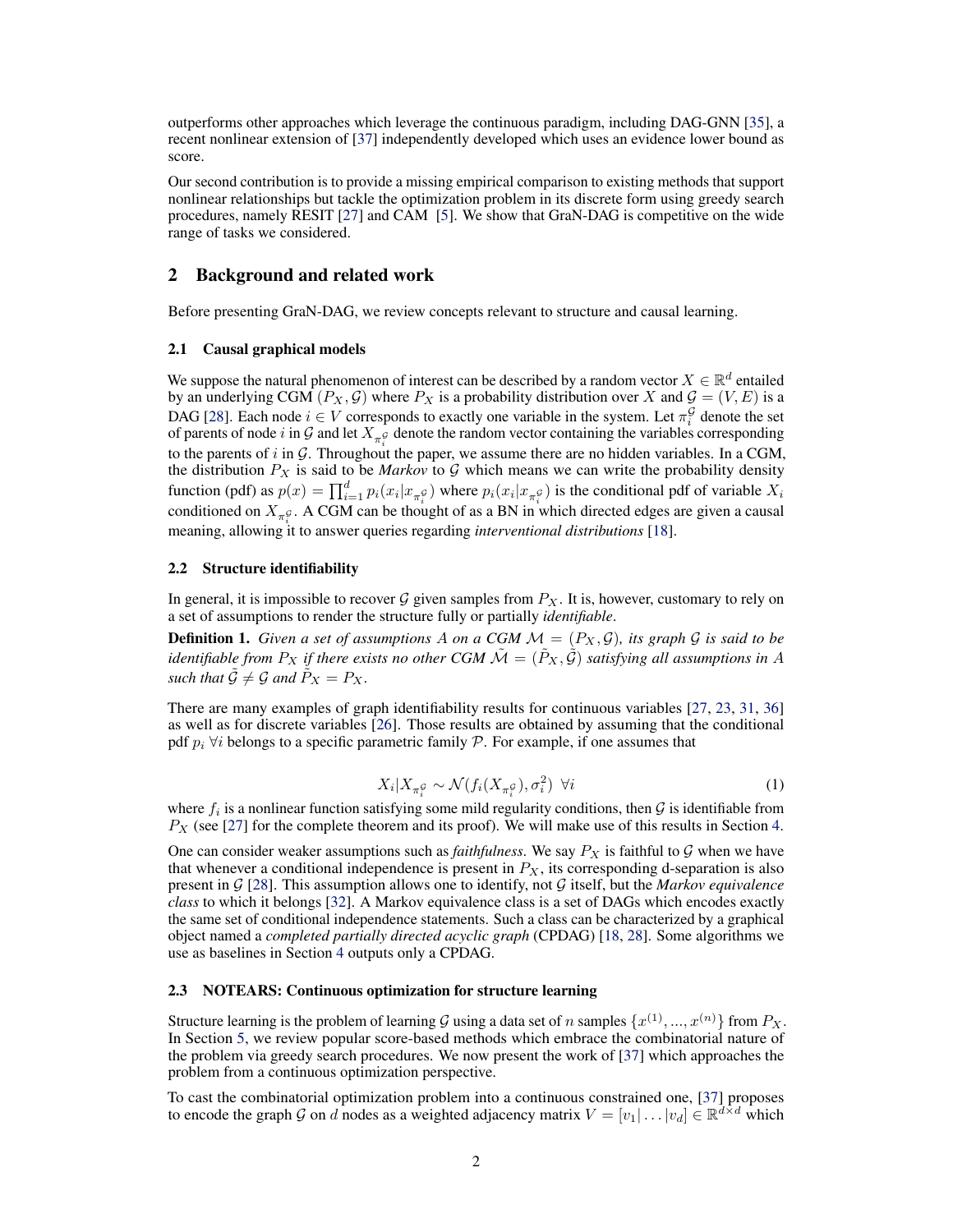represents (possibly negative) coefficients in a linear *structural equation model* (SEM) [\[21\]](#page-9-2) of the form  $X_i := v_i^{\top} X + N_i$   $\forall i$  where  $N_i$  is a noise variable. Let  $\mathcal{G}_V$  be the directed graph associated with the SEM and let  $A_V$  be the (binary) adjacency matrix associated with  $\mathcal{G}_V$ . One can see that the following equivalence holds:

<span id="page-2-0"></span>
$$
(A_V)_{ij} = 0 \iff V_{ij} = 0 \tag{2}
$$

To make sure  $\mathcal{G}_V$  is acyclic, the authors propose the following constraint on V:

<span id="page-2-2"></span>
$$
\operatorname{Tr} e^{V \odot V} - d = 0 \tag{3}
$$

where  $e^M \triangleq \sum_{k=0}^{\infty} \frac{M^k}{k!}$  is the *matrix exponential* and  $\odot$  is the Hadamard product.

To see why this constraint characterizes acyclicity, first note that  $(A_V{}^k)_{ii}$  is the number of cycles of length k passing through node i in graph  $\mathcal{G}_V$ . Clearly, for  $\mathcal{G}_V$  to be acyclic, we must have Tr  ${A_V}^k = 0$ for  $k = 1, 2, ..., \infty$  $k = 1, 2, ..., \infty$  $k = 1, 2, ..., \infty$ . By equivalence [\(2\)](#page-2-0), this is true when  $\text{Tr}(V \odot V)^k = 0$  for  $k = 1, 2, ..., \infty$ . From there, one can simply apply the definition of the matrix exponential to see why constraint [3](#page-2-2) characterizes acyclicity (see [\[37\]](#page-9-5) for the full development).

The authors propose to use a regularized negative least square score (maximum likelihood for a Gaussian noise model). The resulting continuous constrained problem is

$$
\max_{V} \mathcal{S}(V, \mathbf{X}) \triangleq -\frac{1}{2n} \|\mathbf{X} - \mathbf{X}V\|_{F}^{2} - \lambda \|V\|_{1} \quad \text{s.t.} \quad \text{Tr } e^{V \odot V} - d = 0 \tag{4}
$$

where  $X \in \mathbb{R}^{n \times d}$  is the design matrix containing all n samples. Even though the authors do not discuss explicitly identifiability issues, they point out consistency results for their LS score in [\[34,](#page-9-13) [1,](#page-8-3) [19\]](#page-8-4). The nature of the problem has been drastically changed: we went from a combinatorial to a continuous problem. The difficulties of combinatorial optimization have been replaced by those of non-convex optimization, since the feasible set is non-convex. Nevertheless, a standard numerical solver for constrained optimization such has an *augmented Lagrangian method* (AL) [\[4\]](#page-8-5) can be applied to get an approximate solution. The algorithm stops when the constraint is sufficiently close to zero and returns  $\hat{V}$ . Finally, the values of  $\hat{V}$  are thresholded to zero yielding  $\hat{V}_{\text{thresh}}$ .

This method has the advantage of being more global than other approximate greedy methods in the sense that the whole matrix  $W$  is updated at each iteration.<sup>[3](#page-2-3)</sup>

# 3 GraN-DAG: Gradient-based neural DAG learning

We propose a new nonlinear extension to the framework presented in Section [2.3.](#page-1-1) For each variable  $X_i$ , we learn a fully connected neural network with  $L$  hidden layers parametrized by  $\phi_{(i)} \triangleq \{W_{(i)}^{(1)}\}$  $W_{(i)}^{(1)}, \ldots, W_{(i)}^{(L+1)}$  where  $W_{(i)}^{(\ell)}$  $\binom{n}{i}$  is the  $\ell$ th weight matrix of the *i*th NN.<sup>[4](#page-2-4)</sup> Each NN takes as input  $X_{-i} \in \mathbb{R}^d$ , i.e. the vector X with the *i*th component masked to zero, and outputs  $\theta_{(i)} \in \mathbb{R}^m$ , the m-dimensional parameter vector of the desired distribution family for variable  $X_i$ .<sup>[5](#page-2-5)</sup> The fully connected NNs have the following form

$$
\theta_{(i)} \triangleq W_{(i)}^{(L+1)} g(\ldots g(W_{(i)}^{(2)} g(W_{(i)}^{(1)} X_{-i})) \ldots) \ \forall i
$$
\n(5)

where g is a nonlinearity applied element-wise. Note that the evaluation of all NNs can be parallelized on GPU. Distribution families need not be the same for each variable. Let  $\phi \triangleq \{\phi_{(1)}, \dots, \phi_{(d)}\}$ represents all parameters of all d NNs. Without any constraint on its parameter  $\phi_{(i)}$ , neural network

i models the conditional pdf  $p_i(x_i|x_{-i}; \theta_{(i)})$ . Note that the product  $\prod_{i=1}^d p_i(x_i|x_{-i}; \theta_{(i)})$  is not a valid joint pdf since it does not decompose according to a DAG. We now show how one can constrain  $\phi$  to make sure the product of all conditionals outputted by the NNs is a valid joint pdf. The idea is to define a new weighted adjacency matrix  $A_{\phi}$  similar to the one encountered in Section [2.3,](#page-1-1) which can be directly used inside the constraint of Equation [3](#page-2-2) to enforce acyclicity.

<span id="page-2-1"></span> $2^2V \odot V$  is used instead of V since some entries might be negative which could yield  $\text{Tr}(V)^k = 0$  for  $k = 1, 2, ..., \infty$  without having acyclicity.

<span id="page-2-3"></span> $3$ On the other hand, the update of V is based on the gradient information of the augmented Lagrangian, which is local in another sense.

<span id="page-2-5"></span><span id="page-2-4"></span><sup>4</sup>We omit biases for clarity.

<sup>&</sup>lt;sup>5</sup>Not all parameter vectors need to have the same dimensionality, but to simplify the notation, we suppose  $m_i = m \; \forall i$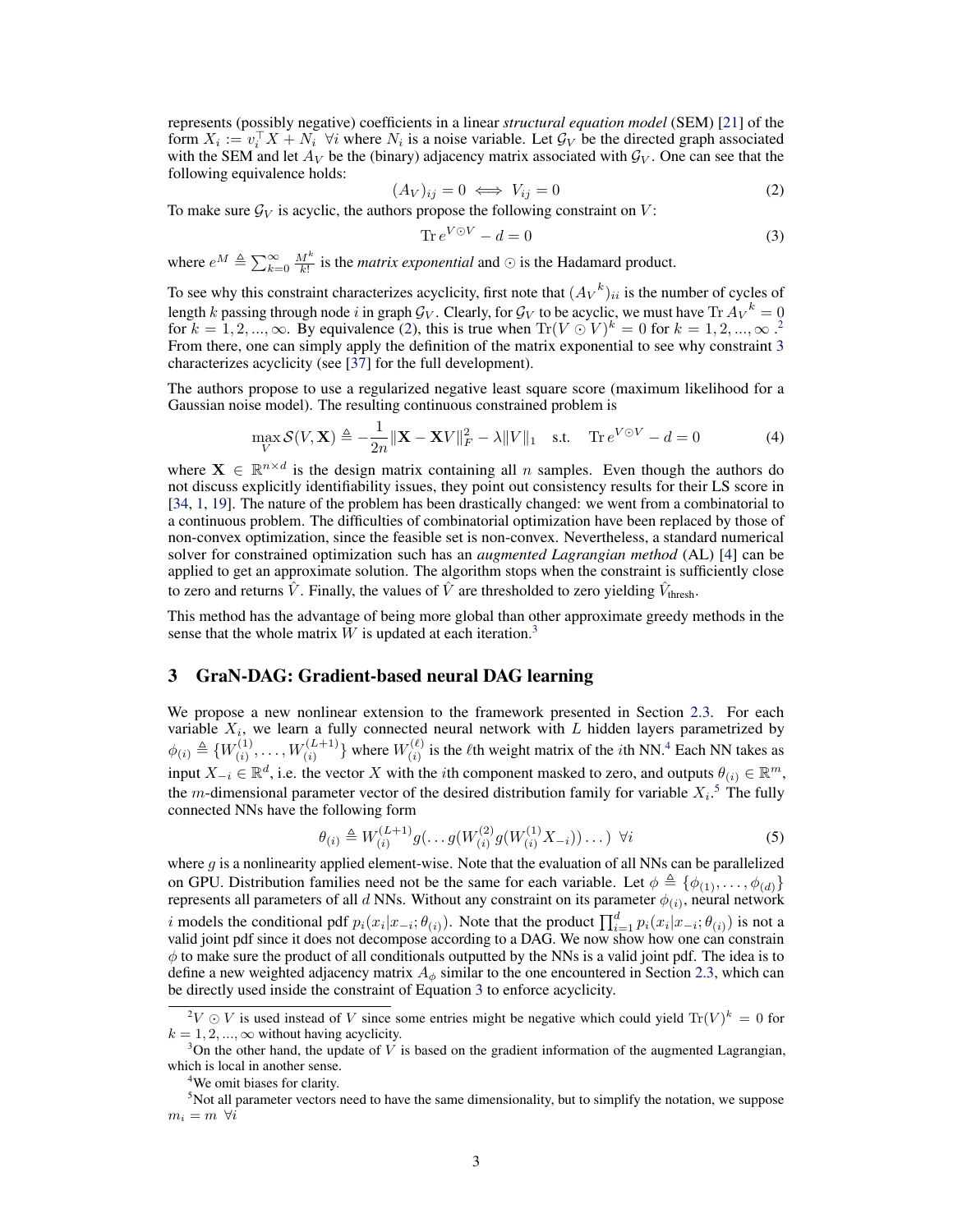#### <span id="page-3-3"></span>3.1 Neural network connectivity

Before defining the weighted adjacency matrix  $A_{\phi}$ , we need to focus on how one can make some NN outputs unaffected by some inputs. Since we will discuss properties of a single NN, we drop the NN subscript  $(i)$  to improve readability.

We will use the term *neural network path* to refer to a computation path in a NN. For example, in a NN with two hidden layers, the sequence of weights  $(W_{h_1}^{(1)})$  $W_{h_1j}^{(1)}, W_{h_2h_1}^{(2)}, W_{kh_2}^{(3)}$  is a NN path from input j to output k. We say that a NN path is *inactive* if at least one weight along the path is zero. We can loosely interpret the *path product*  $|W_{h,j}^{(1)}|$  $\frac{1}{h_1j}||W^{(2)}_{h_2k}$  $\frac{h_2 h_1}{h_2 h_1} || W^{(3)}_{k h_2}$  $\vert k_{th_2}^{(3)} \vert \geq 0$  as the strength of the NN path, where a path product equal to zero if and only if the path is inactive. Note that if all NN paths from input  $j$ to output k are inactive (i.e. the sum of their path products is zero), then output  $k$  does not depend on input j anymore since the information in input j will never reach output k. The sum of all path products from every input j to every output  $k$  can be easily computed by taking the product of all the weight matrices in absolute value.

<span id="page-3-2"></span>
$$
C \triangleq |W^{(L+1)}| \dots |W^{(2)}| |W^{(1)}| \in \mathbb{R}_{\geq 0}^{m \times d}
$$
 (6)

where  $|W|$  is the element-wise absolute value of W. Let us name C the *neural network connectivity matrix*. It can be verified that  $C_{kj}$  is the sum of all NN path products from input j to output k. This means it is sufficient to have  $C_{kj} = 0$  to render output k independent of input j.

Remember that each NN in our model outputs a parameter vector  $\theta$  for a conditional distribution and that we want the product of all conditionals to be a valid joint pdf, i.e. we want its corresponding directed graph to be acyclic. With this in mind, we see that it could be useful to make a certain parameter  $\theta$  not dependent on certain inputs of the NN. To have  $\theta$  independent of variable  $X_j$ , it is sufficient to have  $\sum_{k=1}^{n} C_{kj} = 0$ .

### 3.2 A weighted adjacency matrix

We now define a weighted adjacency matrix  $A_{\phi}$  that can be used in constraint of Equation [3.](#page-2-2)

$$
\left(A_{\phi}\right)_{ji} \triangleq \begin{cases} \sum_{k=1}^{m} \left(C_{(i)}\right)_{kj}, & \text{if } i \neq j \\ 0, & \text{otherwise} \end{cases}
$$
 (7)

where  $C_{(i)}$  denotes the connectivity matrix of the NN associated with variable  $X_i$ .

As the notation suggests,  $A_{\phi} \in \mathbb{R}_{\geq 0}^{d \times d}$  depends on all weights of all NNs. Moreover, it can effectively be interpreted as a weighted adjacency matrix similarly to what we presented in Section [2.3,](#page-1-1) since we have that

$$
(A_{\phi})_{ij} = 0 \implies \theta_{(j)}
$$
 does not depend on variable  $X_i$  (8)

<span id="page-3-0"></span>We note  $\mathcal{G}_{\phi}$  to be the directed graph entailed by parameter  $\phi$ . We can now write our adapted acyclicity constraint:

<span id="page-3-1"></span>
$$
h(\phi) \triangleq \text{Tr} \, e^{A_{\phi}} - d = 0 \tag{9}
$$

Note that we can compute the gradient of  $h(\phi)$  w.r.t.  $\phi$  (except on points of non-differentiability arising from the absolute value function, similar to standard neural networks with ReLU activations [\[12\]](#page-8-6)).

### 3.3 A differentiable score and its optimization

We propose solving the maximum likelihood optimization problem

$$
\max_{\phi} \mathbb{E}_{X \sim P_X} \sum_{i=1}^d \log p_i(X_i | X_{\pi_i^{\phi}}; \theta_{(i)}) \quad \text{s.t.} \quad \text{Tr } e^{A_{\phi}} - d = 0 \tag{10}
$$

where  $\pi_i^{\phi}$  denotes the set of parents of variable *i* in graph  $\mathcal{G}_{\phi}$ . Note that  $\sum_{i=1}^d \log p_i(X_i | X_{\pi_i^{\phi}}; \theta_{(i)})$ is a valid log-likelihood function when constraint [\(9\)](#page-3-0) is satisfied.

As suggested in [\[37\]](#page-9-5), we apply an augmented Lagrangian approach to get an approximate solution to program [\(10\)](#page-3-1). Augmented Lagrangian methods consist of optimizing a sequence of subproblems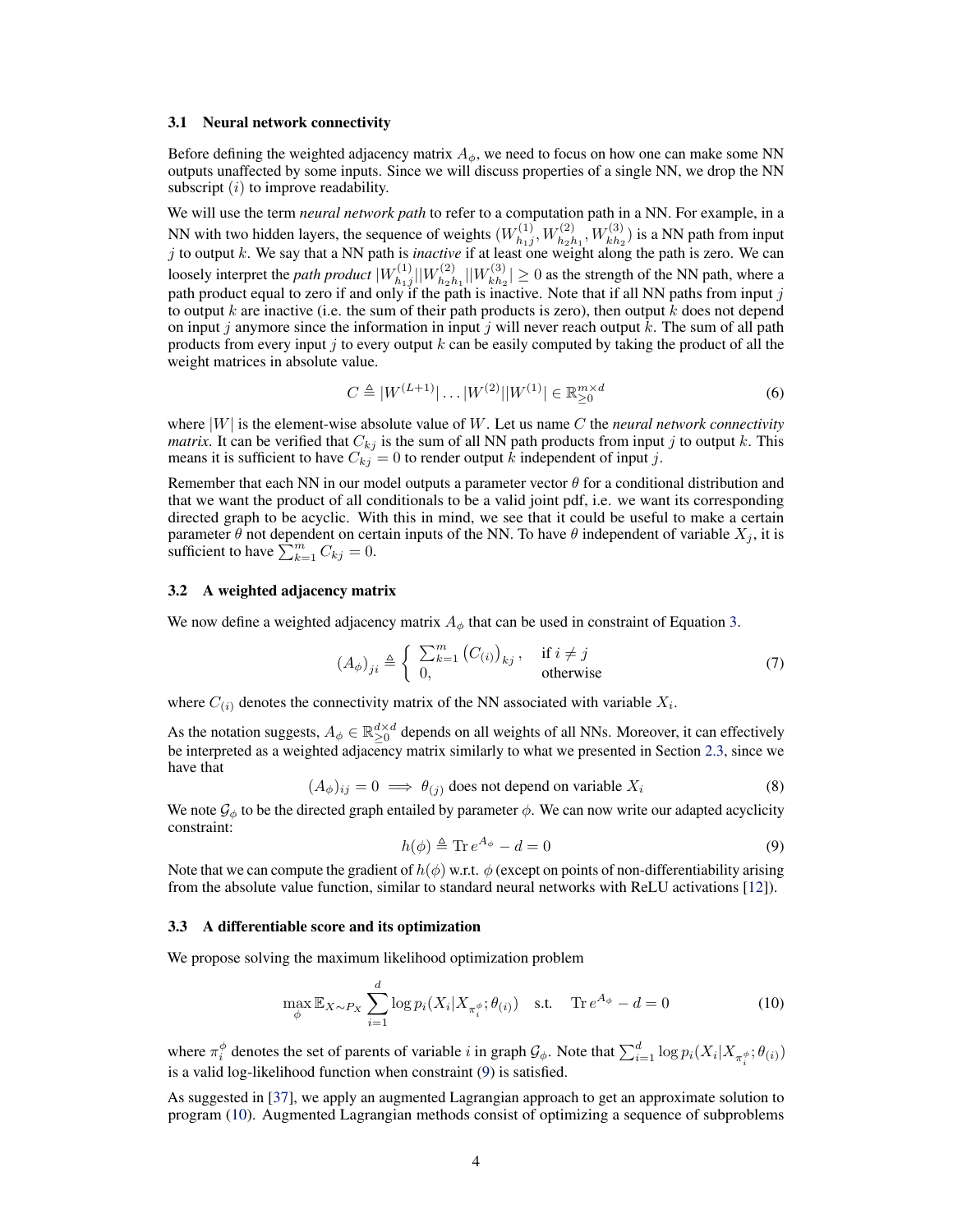for which the exact solutions are known to converge to a stationary point of the constrained problem under some regularity conditions [\[4\]](#page-8-5). In our case, each subproblem is

$$
\max_{\phi} \mathcal{L}(\phi, \lambda_t, \mu_t) \triangleq \mathbb{E}_{X \sim P_X} \sum_{i=1}^d \log p_i(X_i | X_{\pi_i^{\phi}}; \theta_{(i)}) - \lambda_t h(\phi) - \frac{\mu_t}{2} h(\phi)^2 \tag{11}
$$

where  $\lambda_t$  and  $\mu_t$  are the Lagrangian and penalty coefficients of the tth subproblem, respectively. These coefficients are updated after each subproblem is solved. See Appendix [A.2](#page-10-0) for details regarding the optimization procedure.

### <span id="page-4-2"></span>3.4 Neural networks input masking

Without any masking, the solution outputted by the augmented Lagrangian (AL) will satisfy the constraint only up to numerical precision, i.e. some entries of  $A_{\phi}$  will be very close to zero. Hence some thresholding is needed. To do so, we mask the inputs of each NN  $i$  using a binary matrix  $M_{(i)} \in \{0,1\}^{d \times d}$  initialized to have  $(M_{(i)})_{jj} = 1 \ \ \forall j \neq i$  and zeros everywhere else. Having  $(M_{(i)})_{jj} = 0$  means the input j of NN i has been thresholded. This mask is integrated in the product of Equation [6](#page-3-2) by doing  $C_{(i)} \triangleq |W_{(i)}^{(L+1)}|$  $\binom{(L+1)}{(i)} \dots \binom{W(1)}{(i)}$  $\binom{[1]}{(i)}$   $[M_{(i)}]$  without changing the interpretation of  $C_{(i)}$ . During the AL procedure, when a certain entry  $(A_{\phi})_{ij}$  is smaller than the threshold  $\epsilon = 10^{-4}$ , the corresponding mask entry is set to zero. The masks  $M_{(i)}$  are never updated via gradient descent. We provide more details on how we ensure the estimated graph  $\mathcal{G}_{\phi}$  is a DAG in Appendix [A.3.](#page-10-1) The resulting DAG often contains spurious edges, hence we apply a final pruning step identical to what is done in CAM [\[5\]](#page-8-2). We provide more details on pruning in Appendix [A.4](#page-11-0)

# <span id="page-4-0"></span>4 Experiments

In this section, we compare GraN-DAG to various baselines (both in the continuous and combinatorial paradigm), namely DAG-GNN [\[35\]](#page-9-6), NOTEARS [\[37\]](#page-9-5), RESIT [\[27\]](#page-9-7) and CAM [\[5\]](#page-8-2). Those methods are discussed in Section [5.](#page-7-0) As a sanity check, we report the performance of random graphs sampled using the *Erdős–Rényi* (ER) scheme described in Appendix [A.5](#page-11-1) (denoted by RANDOM). For each approach, we evaluate the estimated graph on two metrics: the *structural hamming distance* (SHD) and the *structural interventional distance* (SID) [\[25\]](#page-9-14). The former simply counts the number of missing, falsely detected or reversed edges. The latter is especially well suited for causal inference since it counts the number of couples  $(i, j)$  such that the interventional distribution  $p(x_i|do(X_j = \bar{x}))$ would be miscalculated if we were to use the estimated graph to form the parent adjustement set. See Appendix [A.7](#page-13-0) for more details on SHD and SID. We consider both synthetic and real-world data sets.

Since the performance of GES [\[6\]](#page-8-7) and PC [\[32\]](#page-9-12) are almost never on par with the best methods presented in this section, we present their evaluation in Appendix [A.6.](#page-11-2)

The code for all experiments can be found at <https://github.com/kurowasan/GraN-DAG>

#### <span id="page-4-1"></span>4.1 Synthetic data

We have generated different *data set types* which vary along three dimensions: number of nodes, level of edge sparsity and graph type. For each data set type, we have sampled 10 data sets of size  $n = 1000$ . We consider two different types of graphs, *Erdős–Rényi* (ER) and *scale-free* (SF) graphs. Both types differ in the way graphs are randomly generated (see Appendix [A.5\)](#page-11-1).

Given a data set type, a data set is sampled as follows: First, a ground truth DAG  $\mathcal G$  is randomly sampled following either the ER or the SF scheme. Then, the data is generated following  $X_i | X_{\pi_i^{\mathcal{G}}} \sim \mathcal{N}(f_i(X_{\pi_i^{\mathcal{G}}}), \sigma_i^2)$   $\forall i$  with the functions  $f_i$  independently sampled from a Gaussian process with bandwidth one and  $\sigma_i^2$  sampled uniformly. This setup is especially interesting to consider since, as mentioned in Section [2.2,](#page-1-0) we know the DAG  $G$  to be identifiable from the distribution [\[27\]](#page-9-7). This ensures that finding the correct DAG via maximum likelihood is not impossible.

In those experiments, each NN learned by GraN-DAG outputs a Gaussian mean  $\hat{\mu}_{(i)}$ , i.e.  $\theta(i) := \hat{\mu}(i)$   $\forall i$ . The parameters  $\hat{\sigma}_{(i)}^2$  are learned as well, but do not depend on the parent variables  $X_{\pi_i^{\mathcal{G}}}$ . Note that the linear method NOTEARS and the nonlinear methods CAM and RESIT all make the correct Gaussian model assumption.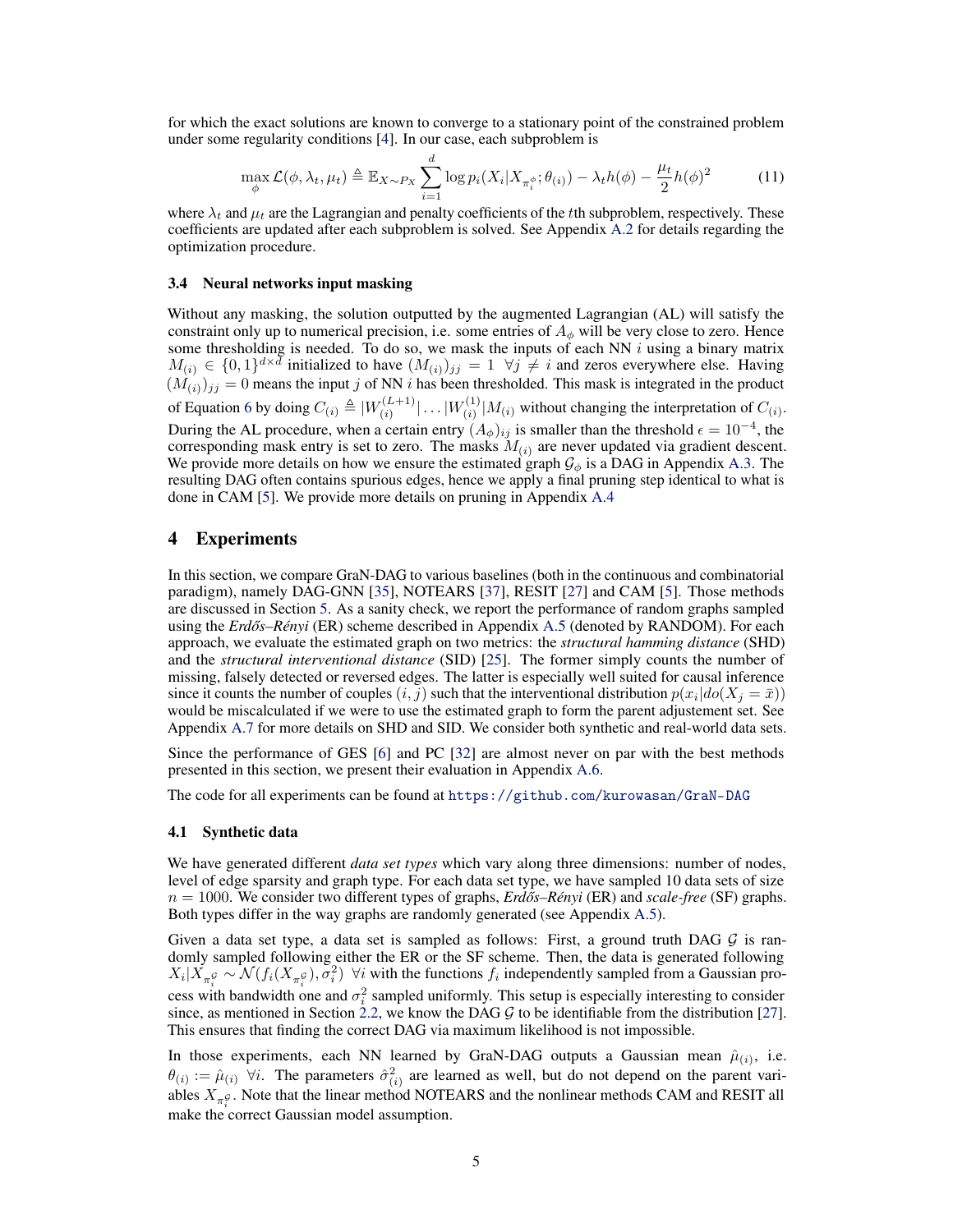We considered graphs of 10, 20, 50 and 100 nodes. We only present results for 10 and 50 nodes in the main paper since the conclusions do not change with graphs of 20 or 100 nodes (see Appendix [A.6](#page-11-2) for the additional experiments). We consider graphs of  $d$  and  $4d$  edges (respectively denoted by ER1 and ER4 in the case of ER graphs). Note that RESIT was not applied on data sets of 50 or more variables due to computational reasons (see [\[27\]](#page-9-7)). For graphs of  $50$  nodes or more, GraN-DAG performs a *preliminary neighborhood selection* (PNS) similar to what is proposed by CAM [\[5\]](#page-8-2). This optional preprocessing step helps reducing overfitting for large graphs (details in Appendix [A.1\)](#page-10-2).

<span id="page-5-0"></span>

|                                                                     | ER <sub>1</sub>                                                                  |                                                                                     | ER4                                                                               |                                                                                 |  |
|---------------------------------------------------------------------|----------------------------------------------------------------------------------|-------------------------------------------------------------------------------------|-----------------------------------------------------------------------------------|---------------------------------------------------------------------------------|--|
|                                                                     | <b>SHD</b>                                                                       | SID                                                                                 | <b>SHD</b>                                                                        | <b>SID</b>                                                                      |  |
| GraN-DAG<br>DAG-GNN<br><b>NOTEARS</b><br><b>CAM</b><br><b>RESIT</b> | $1.7 + 2.5$<br>$11.4 \pm 3.1$<br>$12.2 + 2.9$<br>$1.1 \pm 1.1$<br>$21.1 \pm 4.4$ | $1.7 + 3.1$<br>$37.6 \pm 14.4$<br>$36.6 \pm 13.1$<br>$1.1 + 2.4$<br>$19.4 \pm 16.4$ | $8.3 + 2.8$<br>$35.1 \pm 1.5$<br>$32.6 \pm 3.2$<br>$12.2 + 2.7$<br>$17.3 \pm 3.1$ | $21.8 \pm 8.9$<br>$81.9 \pm 4.7$<br>79.0±4.1<br>$30.9 + 13.2$<br>$45.2 \pm 8.6$ |  |
| <b>RANDOM</b>                                                       | $26.3 + 9.8$                                                                     | $25.8 \pm 10.4$                                                                     | $31.8 \pm 5.0$                                                                    | $76.6 \pm 7.0$                                                                  |  |
|                                                                     | SF1                                                                              |                                                                                     | SF <sub>4</sub>                                                                   |                                                                                 |  |
|                                                                     | SHD                                                                              | SID                                                                                 | <b>SHD</b>                                                                        | <b>SID</b>                                                                      |  |

Table 1: Results for ER and SF graphs of 10 nodes

Table 2: Results for ER and SF graphs of 50 nodes

<span id="page-5-1"></span>

|                                                                      | ER <sub>1</sub>                                                                     |                                                                                                   | ER4                                                                                        |                                                                                                      |  |
|----------------------------------------------------------------------|-------------------------------------------------------------------------------------|---------------------------------------------------------------------------------------------------|--------------------------------------------------------------------------------------------|------------------------------------------------------------------------------------------------------|--|
|                                                                      | <b>SHD</b>                                                                          | <b>SID</b>                                                                                        | <b>SHD</b>                                                                                 | <b>SID</b>                                                                                           |  |
| GraN-DAG<br>DAG-GNN<br><b>NOTEARS</b><br><b>CAM</b><br><b>RANDOM</b> | $5.1 \pm 2.8$<br>$49.2 \pm 7.9$<br>$62.8 + 9.2$<br>$4.3 \pm 1.9$<br>$535.7 + 401.2$ | $22.4 \pm 17.8$<br>$304.4 \pm 105.1$<br>$327.3 \pm 119.9$<br>$22.0 \pm 17.9$<br>$272.3 \pm 125.5$ | $102.6 \pm 21.2$<br>$191.9 \pm 15.2$<br>$202.3 \pm 14.3$<br>$98.8 \pm 20.7$<br>708.4±234.4 | $1060.1 \pm 109.4$<br>$2146.2 \pm 64$<br>$2149.1 + 76.3$<br>$1197.2 \pm 125.9$<br>$1921.3 \pm 203.5$ |  |
|                                                                      |                                                                                     |                                                                                                   |                                                                                            |                                                                                                      |  |
|                                                                      | SF1                                                                                 |                                                                                                   | SF <sub>4</sub>                                                                            |                                                                                                      |  |
|                                                                      | <b>SHD</b>                                                                          | <b>SID</b>                                                                                        | <b>SHD</b>                                                                                 | <b>SID</b>                                                                                           |  |

We now examine the different metrics reported in Tables [1](#page-5-0) and [2](#page-5-1) (the errors bars represent the standard deviation across datasets per task). We can see that, across all settings, GraN-DAG and CAM are the best performing methods, both in terms of SHD and SID. It is not surprising that a linear method such as NOTEARS performs poorly on nonlinear data. What is maybe more surprising is the poor performance of DAG-GNN in terms of SID. It performs similarly to RANDOM in almost all cases except in scale-free networks of 50 nodes or more. In terms of SHD, it performs rarely better than NOTEARS, both on ER and SF. We hypothesize that DAG-GNN performs poorly in our setup because it does not do the correct modelling assumptions and because its architecture uses a strong form of parameter sharing between the functions  $f_i$ , which is not justified in a setup like ours.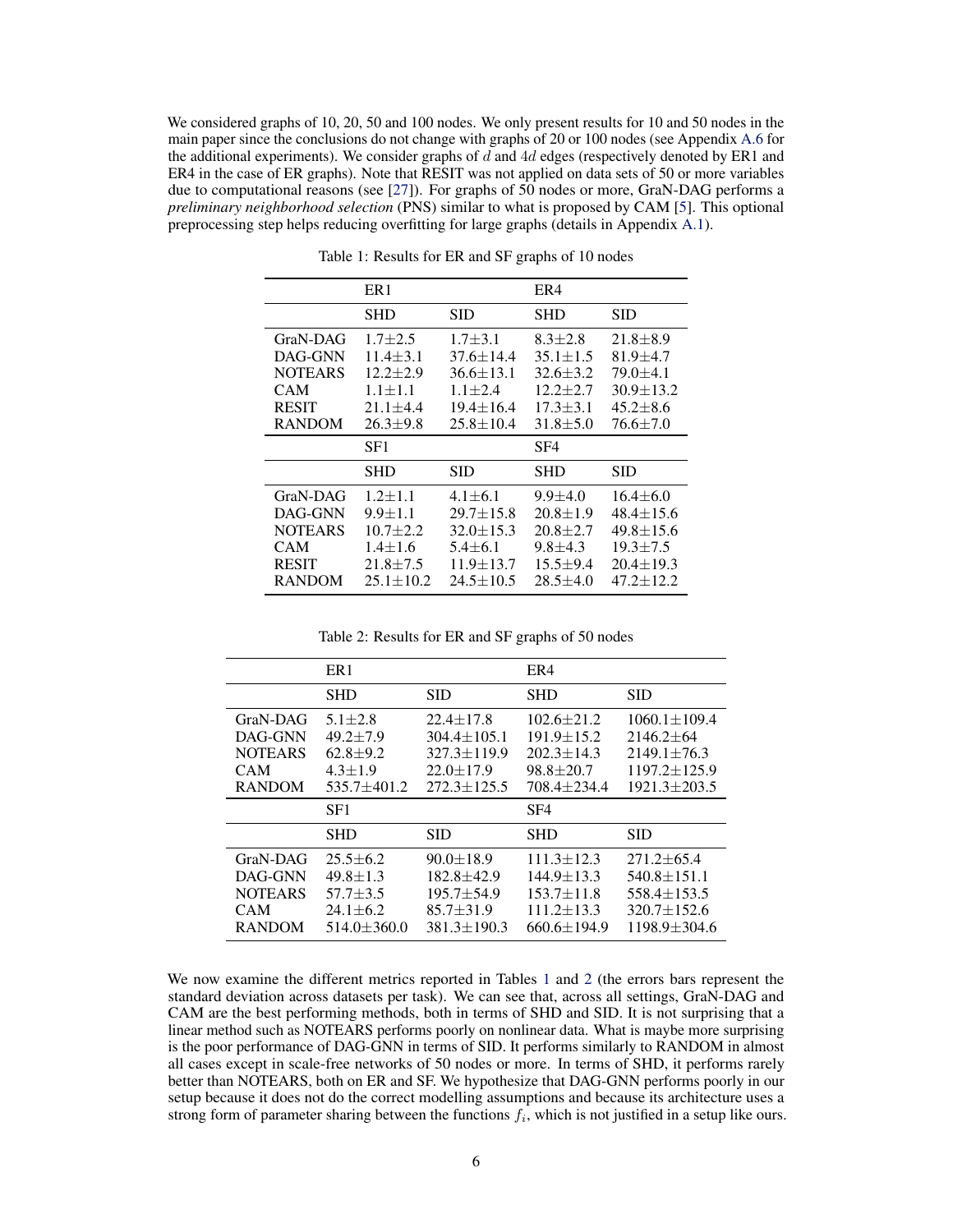Among the continuous approaches considered, GraN-DAG is the best performing on all our synthetic tasks.

Even though CAM (wrongly) assumes that the functions  $f_i$  are additive, i.e.  $f_i(x_{\pi_i^{\mathcal{G}}}) = \sum_{j \in \pi_i^{\mathcal{G}}} f_{ij}(x_j)$   $\forall i$ , it manages to outperform RESIT which does not make this incorrect modelling assumption. This confirms the empirical findings of [\[5\]](#page-8-2). On all the synthetic tasks, GraN-DAG is on par with CAM, indicating that pursuing the continuous paradigm for structure learning is worthwhile.

# <span id="page-6-1"></span>4.2 Real data

We have tested all methods considered so far on a well known data set which measures the expression level of different proteins and phospholipids in human cells [\[30\]](#page-9-1). This data set contains both *observational* and *interventional* data [\[18,](#page-8-0) [28\]](#page-9-0). Since this paper focuses on learning structures from purely observational data, we omit interventional data, which yields  $n = 853$  samples. This dataset and its ground truth graph proposed in [\[30\]](#page-9-1) are often used in the probabilistic graphical model literature [\[18\]](#page-8-0). The graph has  $d = 11$  nodes and 17 edges.

Note that in this application, it is not clear whether the DAG  $\mathcal G$  is identifiable from the distribution. Nevertheless, we apply procedures to estimate it. This departure from identifiable setups is an occasion to explore different modelling assumptions for GraN-DAG. In addition to the model presented in Section [4.1,](#page-4-1) we consider an alternative, denoted GraN-DAG++, which allows the variance parameters  $\hat{\sigma}_{(i)}^2$  to depend on the parent variables  $X_{\pi_i^{\mathcal{G}}}$  through the NN, i.e.  $\theta_{(i)} := (\hat{\mu}_{(i)}, \log \hat{\sigma}_{(i)}^2)$ . This allows the model to capture heteroscedastic noise.

<span id="page-6-0"></span>In addition to metrics used in Section [4.1,](#page-4-1) we also report SHD-CPDAG. To compute the SHD-CPDAG between two DAGs, we first map each of them to their corresponding CPDAG and measure the SHD between the two. This metric is useful to compare algorithms which only outputs a CPDAG like GES and PC to other methods which outputs a DAG. Note also that, for these methods, we report an approximate lower bound and upper bound on the SID. This is necessary since the SID can only be measured on DAGs (see [A.7](#page-13-0) for more details on all metrics). Results are reported in Table [3.](#page-6-0)

|                | SHD | <b>SHD-CPDAG</b> | SID      |
|----------------|-----|------------------|----------|
| GraN-DAG       | 13  | 11               | 47       |
| $GraN-DAG++$   | 13  | 10               | 48       |
| DAG-GNN        | 16  | 21               | 44       |
| <b>NOTEARS</b> | 21  | 21               | 44       |
| CAM            | 12  | 9                | 55       |
| <b>RESIT</b>   | 27  | 22               | 57       |
| <b>GES</b>     | 26  | 28               | [34, 45] |
| PC             | 17  | 11               | [47, 62] |
| <b>RANDOM</b>  | 21  | 20               | 60       |

Table 3: Results on protein signaling data set

A first observation is that, both in terms of SID and SHD, all methods perform worse than what was reported for graphs of similar size in Section [4.1.](#page-4-1) This might be due to the lack of identifiability guarantees we face in applications. Nevertheless, all methods except GES and NOTEARS score better than RANDOM on all three metrics. Both GraN-DAG experiments outperform CAM in terms of SID (which differs from the general trend of Section [4.1\)](#page-4-1) and arrive almost on par in terms of SHD and SHD-CPDAG. This time, DAG-GNN and NOTEARS outperform both CAM and GraN-DAG on SID, but not on SHD and SHD-CPDAG. In terms of SHD-CPDAG, PC is among the best. The low SHD-CPDAG for GraN-DAG and CAM indicates that such methods can be use to identify Markov equivalence classes, although their main purpose is to estimate DAGs.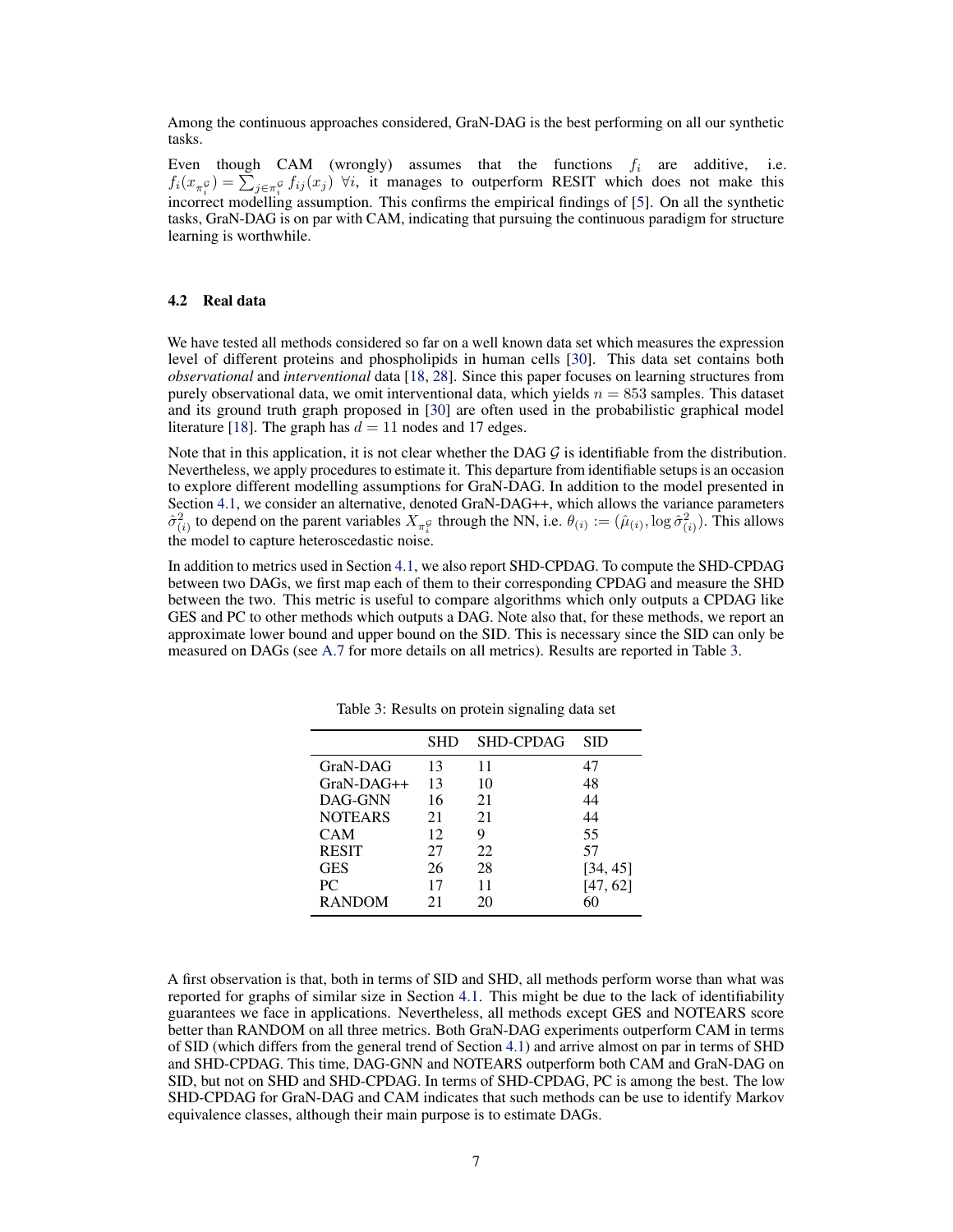# <span id="page-7-0"></span>5 Related Work

Most methods for structure learning from observational data make use of some identifiability results similar to the ones raised in Section [2.2.](#page-1-0) Roughly speaking, there are two classes of methods: *independence-based* and *score-based* methods. GraN-DAG falls into the second class.

Independence-based methods such as PC [\[32\]](#page-9-12) assume  $P_X$  is faithful to  $\mathcal G$  and relies on statistical conditional independence tests (e.g. based on HSIC [\[15\]](#page-8-8)) to recover the underlying CPDAG. One can also deal with hidden variables with FCI [\[32\]](#page-9-12), a modified version of PC.

Score-based methods [\[18,](#page-8-0) [28\]](#page-9-0) cast the problem of structure learning as an optimization problem over the space of structures (it can either be the space of DAGs or CPDAGs). Many popular algorithms tackle the combinatorial nature of the problem by performing a form of greedy search. GES [\[6\]](#page-8-7) is a popular example. It usually assumes a linear parametric model with Gaussian noise and greedily search the space of CPDAGs in order to optimize the Bayesian information criterion. Other greedy approaches rely on parametric assumptions which render  $G$  fully identifiable. For example, [\[23\]](#page-9-8) relies on a linear Gaussian model with equal variances to render the DAG identifiable. RESIT [\[27\]](#page-9-7), assumes nonlinear relationships with additive Gaussian noise and greedily maximizes an independence-based score. CAM [\[5\]](#page-8-2) decouples the search for the optimal node ordering from the parents selection for each node. Moreover, CAM assumes an additive noise model (ANM) [\[28\]](#page-9-0) in which the nonlinear functions are additive, which provides a computational advantage when searching over the space of DAGs. As mentioned in Section [2.3,](#page-1-1) NOTEARS, proposed in [\[37\]](#page-9-5), tackles the problem of finding an optimal DAG as a continuous constrained optimization program. This is a drastic departure from previous combinatorial approaches which enables the application of well studied numerical solvers for continuous optimizations. Recent independent work proposes DAG-GNN [\[35\]](#page-9-6), a graph neural network architecture which can be used to learn DAGs via the maximization of an evidence lower bound (ELBO). To the best of our knowledge, DAG-GNN is the first approach extending the work of [\[37\]](#page-9-5) for structure learning supporting nonlinear relationships. Although [\[35\]](#page-9-6) provides empirical comparisons to linear approaches, namely NOTEARS and FGS (a faster extension of GES) [\[29\]](#page-9-15), comparisons to known greedy approaches supporting nonlinear relationships such as RESIT and CAM are missing. There exists certain score-based approaches which uses integer linear programming (ILP) [\[16,](#page-8-9) [8\]](#page-8-10) which internally solve continuous linear relaxations. Connections between such methods and the continuous constrained approaches are to be explored.

Methods for causal discovery using NNs have already been proposed. SAM [\[17\]](#page-8-11) learns conditional NN generators using adversarial losses but does not enforce acyclicity. CGNN [\[14\]](#page-8-12), when used for multivariate data, requires an initial skeleton to learn the different functional relationships.

GraN-DAG has strong connections with MADE [\[9\]](#page-8-13), a method used to learn distributions using a masked NN which enforce the so-called *autoregressive property*. The autoregressive property and acyclicity are in fact equivalent. MADE does not learn the weight masking, it fixes it at the beginning of the procedure. GraN-DAG could be used with a unique NN taking as input all variables and outputting parameters for all conditional distributions. In this case, it would be similar to MADE, except the variable ordering would be learned from data instead of fixed *a priori*.

# 6 Conclusion

The continuous constrained approach to structure learning has the advantage of being more global than other approximate greedy methods and allows to replace task-specific greedy algorithms by appropriate off-the-shelf numerical solvers. In this work, we have introduced GraN-DAG, a novel score-based approach for structure learning supporting nonlinear relationships while leveraging a continuous optimization paradigm. The method rests on an acyclicity constraint very similar to the one proposed in [\[37\]](#page-9-5) where the weighted adjacency matrix is adapted to deal with fully connected NNs instead of linear functions. We showed GraN-DAG outperforms other gradient-based approaches, namely NOTEARS and its recent nonlinear extension DAG-GNN, on the synthetic data sets considered in Section [4.1](#page-4-1) while being competitive on the protein expression levels data set of Section [4.2.](#page-6-1) Compared to greedy approaches, GraN-DAG is competitive across all datasets considered. To the best of our knowledge, GraN-DAG is the first approach leveraging the continuous paradigm introduced in [\[37\]](#page-9-5) which has been shown to be competitive with state of the art combinatorial approaches supporting nonlinear relationships.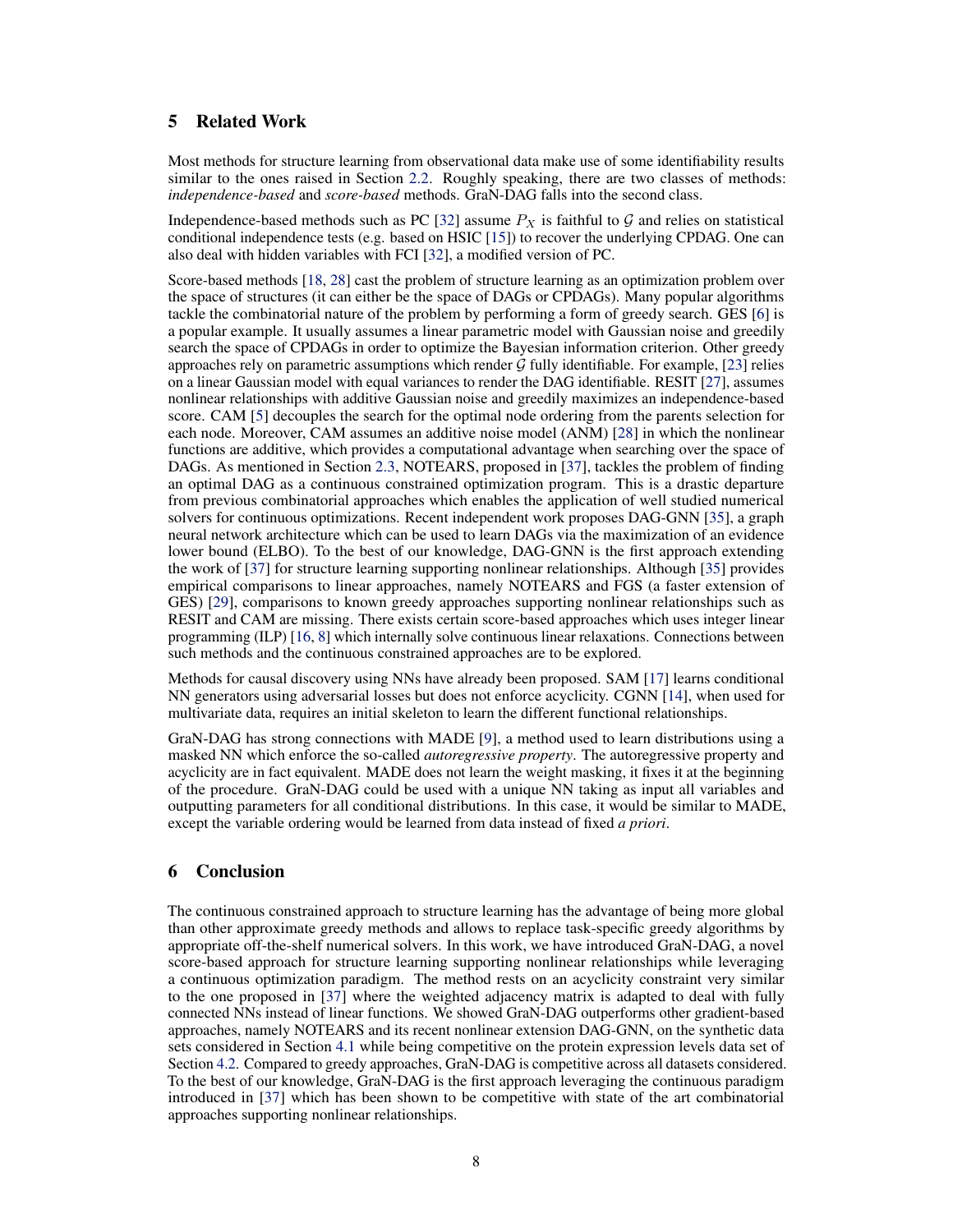### Acknowledgments

This research was partially supported by the Canada CIFAR AI Chair Program and by a Google Focused Research award. The authors would like to thank Rémi Le Priol, Tatjana Chavdarova, Charles Guille-Escuret and Yoshua Bengio for insightful discussions as well as Florian Bordes for technical support.

# References

- <span id="page-8-3"></span>[1] B. Aragam, A.A. Amini, and Q. Zhou. Learning directed acyclic graphs with penalized neighbourhood regression. *arXiv preprint arXiv:1511.08963*, 2015.
- <span id="page-8-16"></span>[2] A.-L. Barabási. Scale-free networks: a decade and beyond. *Science*, 2009.
- <span id="page-8-15"></span>[3] A.-L. Barabási and R. Albert. Emergence of scaling in random networks. *Science*, 1999.
- <span id="page-8-5"></span>[4] D.P. Bertsekas. *Nonlinear Programming*. Athena Scientific, 1999.
- <span id="page-8-2"></span>[5] P. Bühlmann, J. Peters, and J. Ernest. CAM: Causal additive models, high-dimensional order search and penalized regression. *Annals of Statistics*, 2014.
- <span id="page-8-7"></span>[6] D.M. Chickering. Optimal structure identification with greedy search. *Journal of Machine Learning Research*, 2003.
- <span id="page-8-17"></span>[7] A. Clauset, C.R. Shalizi, and M.E.J. Newman. Power-law distributions in empirical data. *SIAM review*, 2009.
- <span id="page-8-10"></span>[8] J. Cussens. Bayesian network learning with cutting planes. In *Proceedings of the 27th Conference on Uncertainty in Artificial Intelligence*, 2011.
- <span id="page-8-13"></span>[9] M. Germain, K. Gregor, I. Murray, and H. Larochelle. Made: Masked autoencoder for distribution estimation. In *Proceedings of the 32nd International Conference on Machine Learning*, 2015.
- <span id="page-8-14"></span>[10] P. Geurts, D. Ernst, and L. Wehenkel. Extremely randomized trees. *Machine learning*, 2006.
- <span id="page-8-18"></span>[11] X. Glorot and Y. Bengio. Understanding the difficulty of training deep feedforward neural networks. In *Proceedings of the 13th International Conference on Artificial Intelligence and Statistics*, 2010.
- <span id="page-8-6"></span>[12] X. Glorot, A. Bordes, and Y. Bengio. Deep sparse rectifier neural networks. In *Proceedings of the 14th International Conference on Artificial Intelligence and Statistics*, 2011.
- <span id="page-8-1"></span>[13] I. Goodfellow, Y. Bengio, and A. Courville. *Deep Learning*. MIT Press, 2016.
- <span id="page-8-12"></span>[14] O. Goudet, D. Kalainathan, P. Caillou, D. Lopez-Paz, I. Guyon, and M. Sebag. Learning Functional Causal Models with Generative Neural Networks. In *Explainable and Interpretable Models in Computer Vision and Machine Learning*. Springer International Publishing, 2018.
- <span id="page-8-8"></span>[15] A. Gretton, K. Fukumizu, C.H. Teo, L. Song, B. Schölkopf, and A.J. Smola. A kernel statistical test of independence. In *Advances in neural information processing systems 20*, 2007.
- <span id="page-8-9"></span>[16] T. Jaakkola, D. Sontag, A. Globerson, and M. Meila. Learning Bayesian Network Structure using LP Relaxations. In *Proceedings of the 13th International Conference on Artificial Intelligence and Statistics*, 2010.
- <span id="page-8-11"></span>[17] D. Kalainathan, O. Goudet, I. Guyon, D. Lopez-Paz, and M. Sebag. Sam: Structural agnostic model, causal discovery and penalized adversarial learning. *arXiv preprint arXiv:1803.04929*, 2018.
- <span id="page-8-0"></span>[18] D. Koller and N. Friedman. *Probabilistic Graphical Models: Principles and Techniques - Adaptive Computation and Machine Learning*. MIT Press, 2009.
- <span id="page-8-4"></span>[19] P.-L. Loh and P. Bühlmann. High-dimensional learning of linear causal networks via inverse covariance estimation. *Journal of Machine Learning Research*, 2014.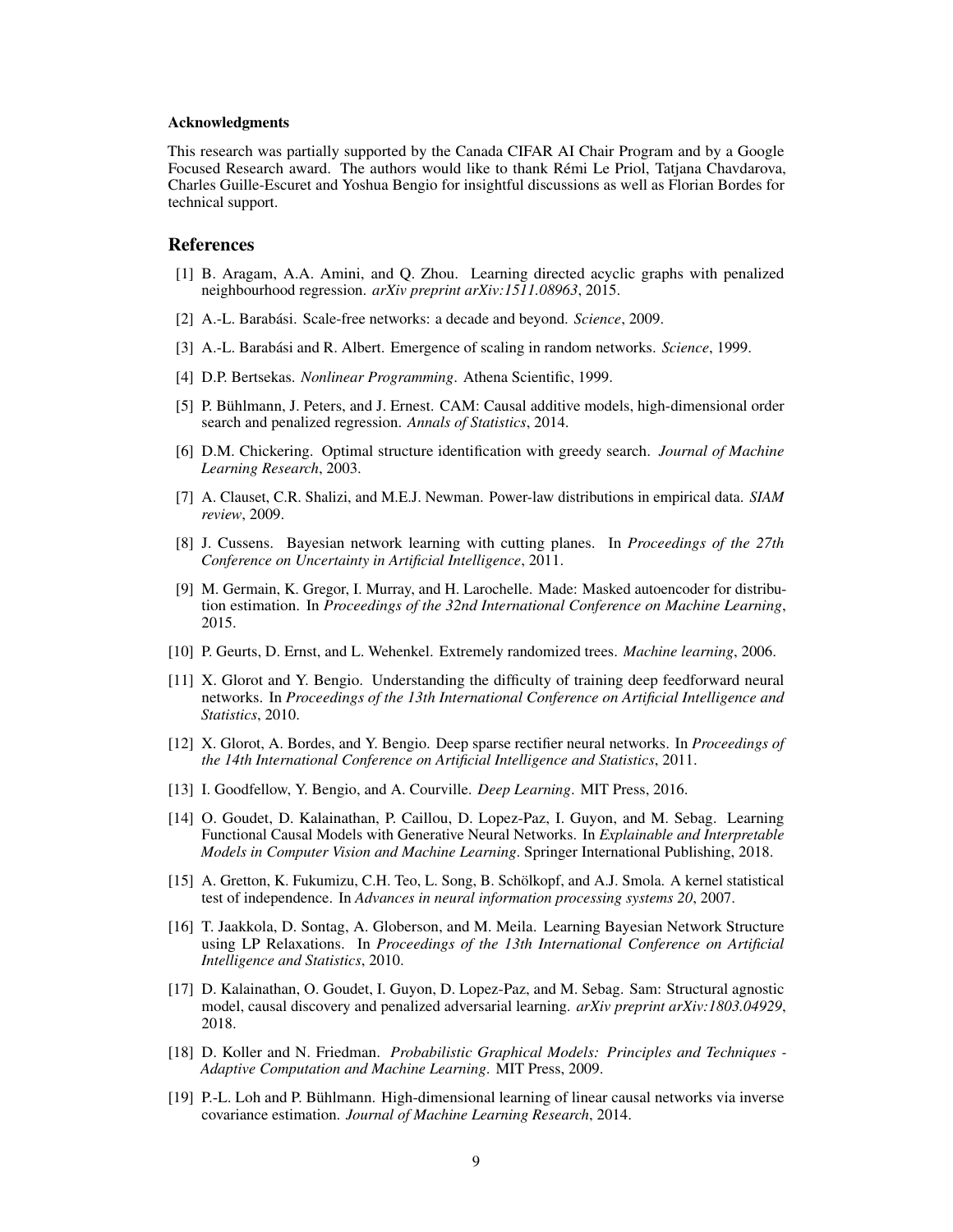- <span id="page-9-4"></span>[20] S. Magliacane, T. van Ommen, T. Claassen, S. Bongers, P. Versteeg, and J.M. Mooij. Domain adaptation by using causal inference to predict invariant conditional distributions. In *Advances in Neural Information Processing Systems 31*, 2018.
- <span id="page-9-2"></span>[21] J. Pearl. *Causality: Models, Reasoning and Inference*. Cambridge University Press, 2nd edition, 2009.
- <span id="page-9-3"></span>[22] J. Pearl. The seven tools of causal inference, with reflections on machine learning. *Commun. ACM*, 2019.
- <span id="page-9-8"></span>[23] J. Peters and P. Bühlman. Identifiability of Gaussian structural equation models with equal error variances. *Biometrika*, 2014.
- <span id="page-9-17"></span>[24] J. Peters and P. Bühlmann. Structural intervention distance (SID) for evaluating causal graphs. *Neural Computation*, 2015.
- <span id="page-9-14"></span>[25] J. Peters and P. Bühlmann. Structural intervention distance (sid) for evaluating causal graphs. *Neural Computation*, 2013.
- <span id="page-9-11"></span>[26] J. Peters, D. Janzing, and B. Schölkopf. Causal inference on discrete data using additive noise models. *IEEE Transactions on Pattern Analysis and Machine Intelligence*, 2011.
- <span id="page-9-7"></span>[27] J. Peters, J. M. Mooij, D. Janzing, and B. Schölkopf. Causal discovery with continuous additive noise models. *Journal of Machine Learning Research*, 2014.
- <span id="page-9-0"></span>[28] J. Peters, D. Janzing, and B. Schölkopf. *Elements of Causal Inference - Foundations and Learning Algorithms*. MIT Press, 2017.
- <span id="page-9-15"></span>[29] J. Ramsey, M. Glymour, R. Sanchez-Romero, and C. Glymour. A million variables and more: the fast greedy equivalence search algorithm for learning high-dimensional graphical causal models, with an application to functional magnetic resonance images. *I. J. Data Science and Analytics*, 2017.
- <span id="page-9-1"></span>[30] K. Sachs, O. Perez, D. Pe'er, D.A. Lauffenburger, and G.P. Nolan. Causal protein-signaling networks derived from multiparameter single-cell data. *Science*, 2005.
- <span id="page-9-9"></span>[31] S. Shimizu, P.O. Hoyer, A. Hyvärinen, and A. Kerminen. A linear non-gaussian acyclic model for causal discovery. *Journal of Machine Learning Research*, 2006.
- <span id="page-9-12"></span>[32] P. Spirtes, C. Glymour, and R. Scheines. *Causation, Prediction, and Search*. MIT press, 2000.
- <span id="page-9-16"></span>[33] T. Tieleman and G. Hinton. Lecture 6.5—RmsProp: Divide the gradient by a running average of its recent magnitude. COURSERA: Neural Networks for Machine Learning, 2012.
- <span id="page-9-13"></span>[34] S. van de Geer and P. Bühlmann.  $\ell_0$ -penalized maximum likelihood for sparse directed acyclic graphs. *Annals of Statistics*, 2012.
- <span id="page-9-6"></span>[35] Y. Yu, J. Chen, T. Gao, and M. Yu. DAG-GNN: DAG structure learning with graph neural networks. In *Proceedings of the 36th International Conference on Machine Learning*, 2019.
- <span id="page-9-10"></span>[36] K. Zhang and A. Hyvärinen. On the identifiability of the post-nonlinear causal model. In *Proceedings of the 25th Conference on Uncertainty in Artificial Intelligence*, 2009.
- <span id="page-9-5"></span>[37] X. Zheng, B. Aragam, P.K. Ravikumar, and E.P. Xing. Dags with no tears: Continuous optimization for structure learning. In *Advances in Neural Information Processing Systems 31*, 2018.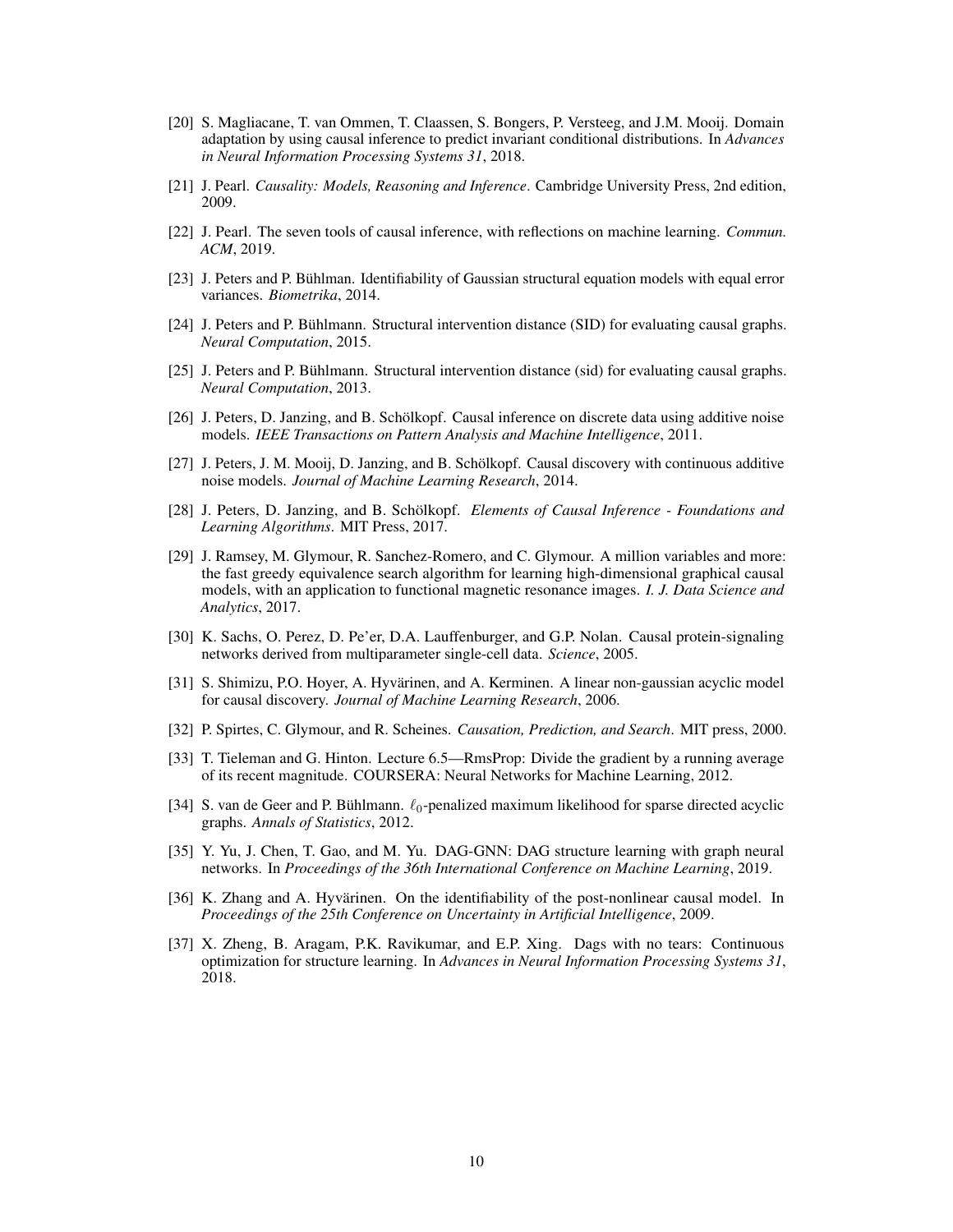# A Appendix

#### <span id="page-10-2"></span>A.1 Preliminary neighborhood selection

For graphs of 50 nodes or more, GraN-DAG performs a *preliminary neighborhood selection* (PNS) similar to what has been proposed in [\[5\]](#page-8-2). This procedure applies a variable selection method to get a set of possible parents for each node. This is done by fitting an *extremely randomized trees* [\[10\]](#page-8-14) (using ExtraTreesRegressor from scikit-learn) for each variable against all the other variables. For each node a feature importance score based on the gain of purity is calculated. Only nodes that have a feature importance score higher than 0.75 · mean are kept as potential parent, where mean is the mean of the feature importance scores of all nodes. Although the use of PNS in CAM was motivated by gains in computation time, GraN-DAG uses it to avoid overfitting, without reducing the computation time.

### <span id="page-10-0"></span>A.2 Optimization

Let us recall the augmented Lagrangian:

$$
\max_{\phi} \mathcal{L}(\phi, \lambda_t, \mu_t) \triangleq \mathbb{E}_{X \sim P_X} \sum_{i=1}^d \log p_i(X_i | X_{\pi_i^{\phi}}; \theta_{(i)}) - \lambda_t h(\phi) - \frac{\mu_t}{2} h(\phi)^2 \tag{12}
$$

where  $\lambda_t$  and  $\mu_t$  are the Lagrangian and penalty coefficients of the tth subproblem, respectively. In all our experiments, we initialize those coefficients using  $\lambda_0 = 0$  and  $\mu_0 = 10^{-3}$ . We approximately solve each non-convex subproblem using RMSprop [\[33\]](#page-9-16), a stochastic gradient descent variant popular for NNs. We use the following gradient estimate:

$$
\nabla_{\phi} \mathcal{L}(\phi, \lambda_t, \mu_t) \approx \nabla_{\phi} \hat{\mathcal{L}}_B(\phi, \lambda_t, \mu_t)
$$
  
with 
$$
\hat{\mathcal{L}}_B(\phi, \lambda_t, \mu_t) \triangleq \frac{1}{|B|} \sum_{x \in B} \sum_{i=1}^d \log p_i(x_i | x_{\pi_i^{\phi}}; \theta_{(i)}) - \lambda_t h(\phi) - \frac{\mu_t}{2} h(\phi)^2
$$
 (13)

where B is a minibatch sampled from the data set and  $|B|$  is the minibatch size. The gradient estimate  $\nabla_{\phi} \mathcal{L}_B(\phi, \lambda_t, \mu_t)$  can be computed using standard deep learning libraries. We consider a subproblem has converged when  $\hat{\cal L}_H(\phi, \lambda_t, \mu_t)$  evaluated on a held-out data set  $H$  stops increasing. Let  $\phi_t^*$  be the approximate solution to subproblem t. Then,  $\lambda_t$  and  $\mu_t$  are updated according to the following rule:

$$
\lambda_{t+1} \leftarrow \lambda_t + \mu_t h \left( \phi_t^* \right) \n\mu_{t+1} \leftarrow \begin{cases}\n\eta \mu_t, & \text{if } h \left( \phi_t^* \right) > \gamma h \left( \phi_{t-1}^* \right) \\
\mu_t, & \text{otherwise}\n\end{cases}
$$
\n(14)

with  $\eta = 10$  and  $\gamma = 0.9$ . Each subproblem t is initialized using the previous subproblem solution  $\phi_{t-1}^*$ . The augmented Lagrangian method stops when  $h(\phi) \leq 10^{-8}$ .

#### <span id="page-10-1"></span>A.3 Thresholding

The augmented Lagrangian outputs  $\phi_T^*$  where  $T$  is the number of subproblems solved before declaring convergence. Note that the weighted adjacency matrix  $A_{\phi_T^*}$  will most likely not represent an acyclic graph, even if we threshold as we learn, as explained in Section [3.4.](#page-4-2) We need to remove additional edges to obtain a DAG (edges are removed using the mask presented in Section [3.4\)](#page-4-2). One option would be to remove edges one by one until a DAG is obtained, starting from the edge  $(i, j)$  with the lowest  $(A_{\phi_T^*})_{ij}$  up to the edge with the highest  $(A_{\phi_T^*})_{ij}$ . This amounts to gradually increasing the threshold  $\epsilon$  until  $A_{\phi_T^*}$  is acyclic. However, this approach has the following flaw: It is possible to have  $(A_{\phi_T^*})_{ij}$  significantly higher than zero while having  $\theta_{(j)}$  almost completely independent of variable  $X_i$ . This can happen for at least two reasons. First, the NN paths from input i to output k might end up cancelling each others, rendering the input  $i$  inactive. Second, some neurons of the NNs might always be saturated for the observed range of inputs, rendering some NN paths *effectively inactive* without being inactive in the sense described in Section [3.1.](#page-3-3) Those two observations illustrate the fact that having  $(A_{\phi_T^*})_{ij} = 0$  is only a sufficient condition to have  $\theta_{(j)}$  independent of variable  $X_i$  and not a necessary one.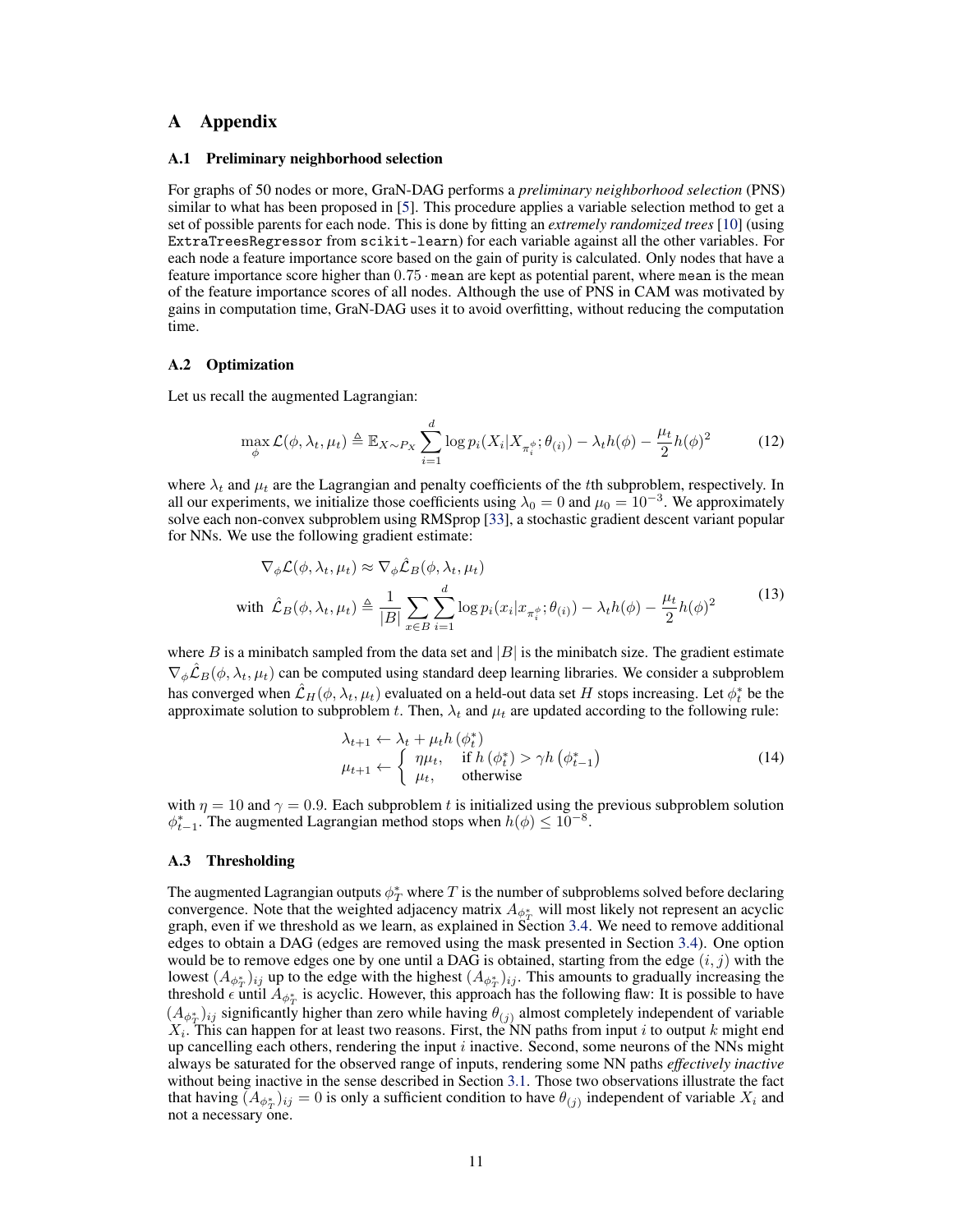To avoid this issue, we consider the following alternative. Consider the function  $\mathcal{L}: \mathbb{R}^d \mapsto \mathbb{R}^d$  which maps all d variables to their respective conditional likelihoods, i.e.  $\mathcal{L}_i(X) \triangleq p_i(X_i \mid X_{\pi_i^{\phi_i^*}})$   $\forall i$ . We i consider the following expected Jacobian matrix

$$
\mathcal{J} \triangleq \mathbb{E}_{X \sim P_X} \left| \frac{\partial \mathcal{L}}{\partial X} \right|^\top \tag{15}
$$

where  $\left|\frac{\partial \mathcal{L}}{\partial X}\right|$  is the Jacobian matrix of  $\mathcal L$  evaluated at X, in absolute value (element-wise). Similarly to  $(A_{\phi_T^*})_{ij}$ , the entry  $\mathcal{J}_{ij}$  can be loosely interpreted as the strength of edge  $(i, j)$ . We propose removing edges starting from the lowest  $\mathcal{J}_{ij}$  to the highest, stopping as soon as acyclicity is achieved. We believe  $\mathcal J$  is better than  $A_{\phi^*_T}$  at capturing which NN inputs are effectively inactive since it takes into  $\sum_{i=1}^{\infty}$  account NN paths cancelling each others and saturated neurons. Empirically, we found that using  $\mathcal{J}$ instead of  $A_{\phi_T^*}$  yields better results.

### <span id="page-11-0"></span>A.4 DAG Pruning

Once the thresholding is performed and a DAG is obtained, GraN-DAG performs a pruning step identical to CAM [\[5\]](#page-8-2) in order to remove spurious edges. We use the implementation of [\[5\]](#page-8-2) based on the R function gamboost from the mboost package. For each variable  $X_i$ , a generalized additive model is fitted against the current parents of  $X_i$  and a significance test of covariance is applied. Parents with a p-value higher than 0.001 are removed from the parent set. Similarly to what [\[5\]](#page-8-2) observed, this pruning phase generally has the effect of greatly reducing the SHD without considerably changing the SID.

### <span id="page-11-1"></span>A.5 Graph types

*Erd˝os–Rényi* (ER) graphs are generated by randomly sampling a topological order and by adding directed edges were it is allowed independently with probability  $p = \frac{2e}{d^2-d}$  were e is the expected number of edges in the resulting DAG.

*Scale-free* (SF) graphs were generated using the Barabási–Albert model [\[3\]](#page-8-15) which is based on preferential attachment. Nodes are added one by one. Between the new node and the existing nodes, m edges (where m is equal to d or 4d) will be added. An existing node i have the probability  $p(k_i) = \frac{k_i}{\sum_i}$  $\frac{k_i}{j}$  to be chosen, where  $k_i$  represents the degree of the node *i*. While ER graphs have a degree distribution following a Poisson distribution, SF graphs have a degree distribution following a power law: few nodes, often called *hubs*, have a high degree. Some authors [\[2\]](#page-8-16) have stated that these types of graphs have similar properties to real-world networks which can be found in many different fields, although these claims remain controversial [\[7\]](#page-8-17).

### <span id="page-11-2"></span>A.6 Supplementary experiments

The results for 20 and 100 nodes are presented in Table [4](#page-12-0) and [5](#page-12-1) using exactly the same setting as in Section [4.](#page-4-0) The conclusions drawn remain the same as for 10 and 50 nodes. For GES and PC, the SHD and SID are respectively presented in Table [6](#page-12-2) and [7.](#page-13-1) Figure [A.6](#page-13-1) shows the entries of the weighted adjacency matrix  $A_{\phi}$  as training proceeds in a typical run for 10 nodes.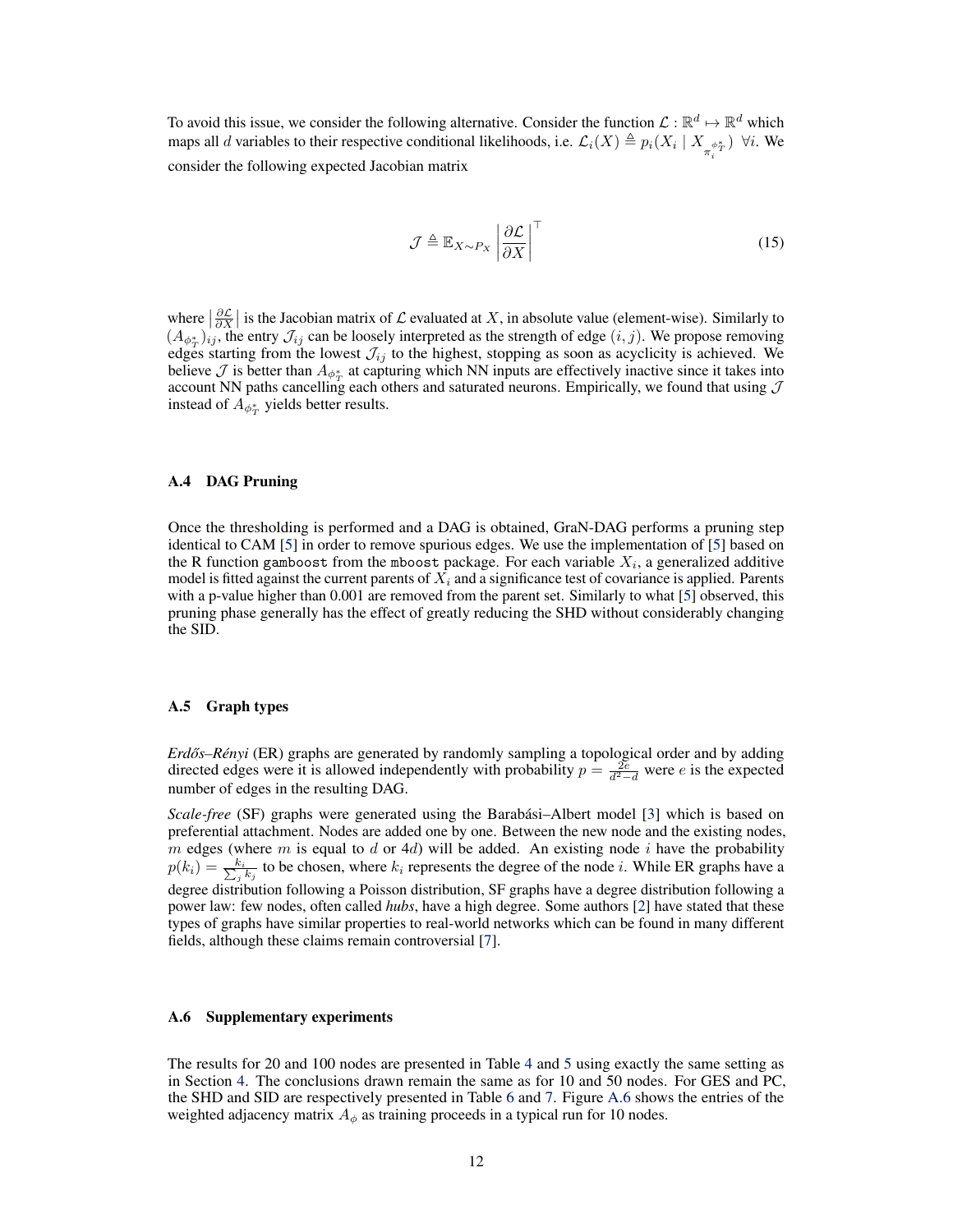<span id="page-12-0"></span>

|                | ER <sub>1</sub>  |                  | ER4              |                  |
|----------------|------------------|------------------|------------------|------------------|
|                | SHD              | SID              | SHD              | SID              |
| GraN-DAG       | $4.0 \pm 3.4$    | $17.9 \pm 19.5$  | $45.2 \pm 10.7$  | $165.1 \pm 21.0$ |
| DAG-GNN        | $25.6 \pm 7.5$   | $109.1 \pm 53.1$ | $75.0 + 7.7$     | $344.8 \pm 17.0$ |
| <b>NOTEARS</b> | $30.3 \pm 7.8$   | $107.3 + 47.6$   | $79.0 \pm 8.0$   | $346.6 \pm 13.2$ |
| <b>CAM</b>     | $2.7 + 1.8$      | $10.6 + 8.6$     | $41.0 \pm 11.9$  | 157.9±41.2       |
| <b>RESIT</b>   | $134.7 \pm 16.9$ | $39.7 + 31.4$    | $99.2 + 23.0$    | $185.1 \pm 41.7$ |
| <b>RANDOM</b>  | $103.0 \pm 39.6$ | $94.3 \pm 53.0$  | $117.5 \pm 25.9$ | $298.5 \pm 28.7$ |
|                |                  |                  |                  |                  |
|                | SF1              |                  | SF4              |                  |
|                | SHD              | SID              | SHD              | SID              |
| GraN-DAG       | $7.6 + 2.5$      | $28.8 \pm 10.4$  | $36.8 \pm 5.1$   | $62.5 \pm 18.8$  |
| DAG-GNN        | $19.5 \pm 1.8$   | $60.1 \pm 12.8$  | $49.5 + 5.4$     | $115.2 \pm 33.3$ |
| <b>NOTEARS</b> | $23.9 \pm 3.5$   | $69.4 \pm 19.7$  | $52.0 \pm 4.5$   | $120.5 \pm 32.5$ |
| CAM            | $5.7 + 2.6$      | $23.3 \pm 18.0$  | $35.6 + 4.5$     | $59.1 \pm 18.8$  |
| <b>RESIT</b>   | $137.4 \pm 22.0$ | $71.8 + 38.3$    | $119.4 \pm 7.5$  | $98.6 \pm 33.0$  |

Table 4: Results for ER and SF graphs of 20 nodes

Table 5: Results for ER and SF graphs of 100 nodes

<span id="page-12-1"></span>

|                                                                      | ER <sub>1</sub>                                                                               |                                                                                                     | ER4                                                                                                 |                                                                                                           |  |
|----------------------------------------------------------------------|-----------------------------------------------------------------------------------------------|-----------------------------------------------------------------------------------------------------|-----------------------------------------------------------------------------------------------------|-----------------------------------------------------------------------------------------------------------|--|
|                                                                      | <b>SHD</b>                                                                                    | <b>SID</b>                                                                                          | <b>SHD</b>                                                                                          | <b>SID</b>                                                                                                |  |
| GraN-DAG<br>DAG-GNN<br><b>NOTEARS</b><br><b>CAM</b><br><b>RANDOM</b> | $15.1 \pm 6.0$<br>$110.2 \pm 10.5$<br>$125.6 \pm 12.1$<br>$17.3 + 4.5$<br>$1561.6 \pm 1133.4$ | $83.9 \pm 46.0$<br>$883.0 \pm 320.9$<br>$913.1 \pm 343.8$<br>$124.9 \pm 65.0$<br>$1175.3 \pm 547.9$ | $206.6 \pm 31.5$<br>$379.5 + 24.7$<br>$387.8 \pm 25.3$<br>$186.4 \pm 28.8$<br>$2380.9 \pm 1458.0$   | $4207.3 \pm 419.7$<br>$8036.1 \pm 656.2$<br>$8124.7 \pm 577.4$<br>4601.9±482.7<br>$7729.7 \pm 1056.0$     |  |
|                                                                      | SF1                                                                                           |                                                                                                     | SF <sub>4</sub>                                                                                     |                                                                                                           |  |
|                                                                      | <b>SHD</b>                                                                                    | <b>SID</b>                                                                                          | <b>SHD</b>                                                                                          | <b>SID</b>                                                                                                |  |
| GraN-DAG<br>DAG-GNN<br><b>NOTEARS</b><br><b>CAM</b><br><b>RANDOM</b> | $59.2 + 7.7$<br>$97.6 \pm 1.5$<br>$111.7 \pm 5.4$<br>$52.7 \pm 9.3$<br>$2222.2 \pm 1141.2$    | $265.4 + 64.2$<br>$438.6 \pm 112.7$<br>$484.3 \pm 138.4$<br>$230.3 + 36.9$<br>$1164.2 + 593.3$      | $262.7 \pm 19.6$<br>$316.0 \pm 14.3$<br>$327.2 \pm 15.8$<br>$255.6 \pm 21.7$<br>$2485.0 \pm 1403.9$ | $872.0 \pm 130.4$<br>$1394.6 \pm 165.9$<br>$1442.8 \pm 210.1$<br>$845.8 \pm 161.3$<br>$4206.4 \pm 1642.1$ |  |

Table 6: SHD for GES and PC

<span id="page-12-2"></span>

|            | 10 nodes<br>ER1 | ER4             | 20 nodes<br>ER1 | ER4             | 50 nodes<br>ER <sub>1</sub> | ER4             | $100$ nodes<br>ER1 | ER4              |
|------------|-----------------|-----------------|-----------------|-----------------|-----------------------------|-----------------|--------------------|------------------|
| <b>GES</b> | $13.8 \pm 4.8$  | $32.3 \pm 4.3$  | $43.3 + 12.4$   | $94.6 \pm 9.8$  | $106.6 \pm 24.7$            | $254.4 + 39.3$  | $292.9 + 33.6$     | $542.6 + 51.2$   |
| PC         | $8.4 + 3$       | $34 + 2.6$      | $20.1 \pm 6.5$  | $73.1 \pm 5.8$  | $44.0 + 11.6$               | $183.6 + 20$    | $95.2 + 9.1$       | $358.8 + 20.6$   |
|            | SF1             | SF <sub>4</sub> | SF1             | SF <sub>4</sub> | SF1                         | SF <sub>4</sub> | SF1                | SF <sub>4</sub>  |
| <b>GES</b> | $8.1 + 2.4$     | $17.4 + 4.5$    | $26.2 + 7.5$    | $50.7 \pm 6.2$  | $73.9 + 7.4$                | $178.8 + 16.5$  | $190.3 + 22$       | $408.7 + 24.9$   |
| PC         | $4.8 + 2.4$     | $16.4 \pm 2.8$  | $13.6 + 2.1$    | $44.4 \pm 4.6$  | $43.1 + 5.7$                | $135.4 + 10.7$  | $97.6 + 6.6$       | $314.2 \pm 17.5$ |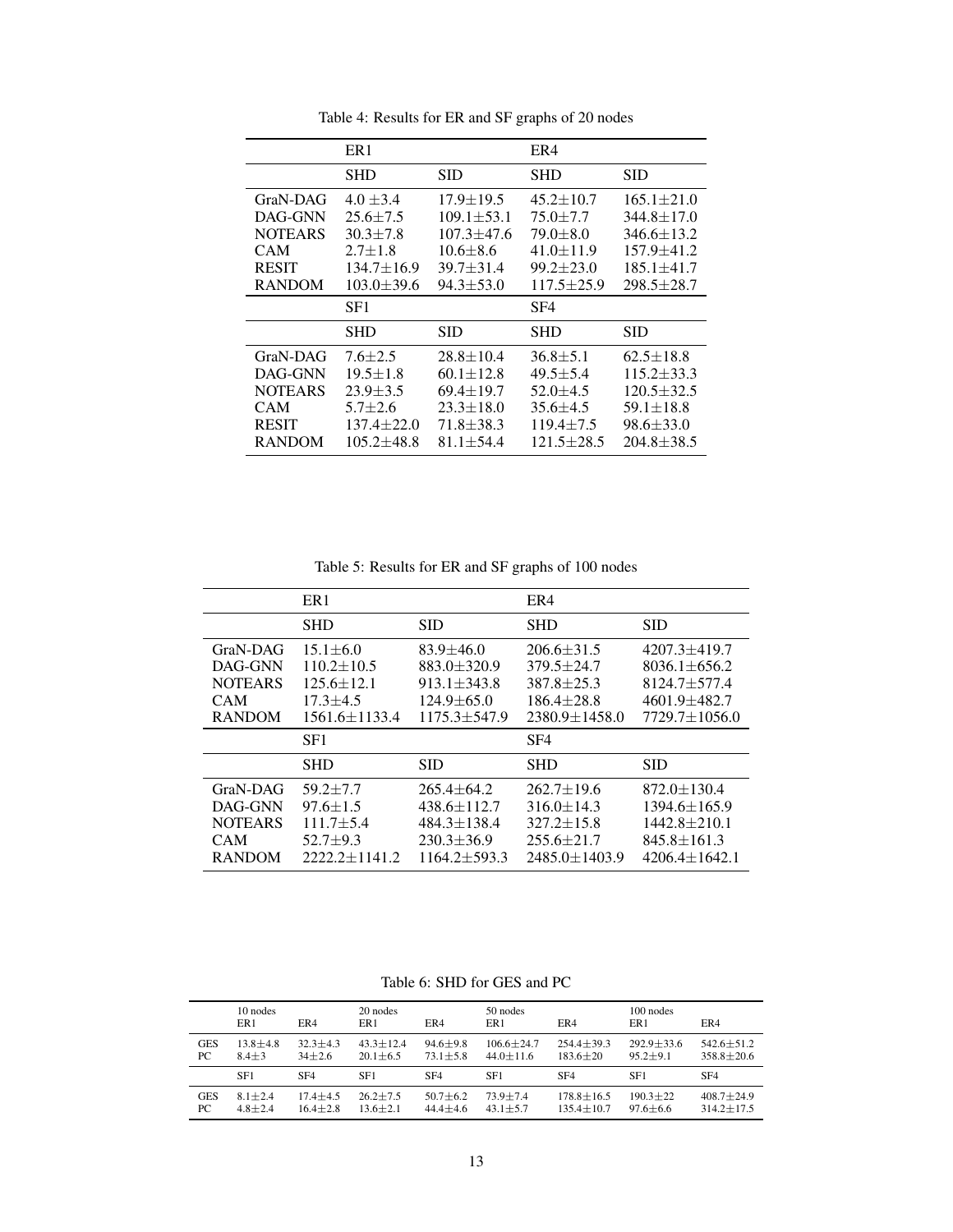

Figure 1: Entries of the weighted adjacency matrix  $A_{\phi}$  as training proceeds in GraN-DAG for a synthetic data set ER4 with 10 nodes. Green curves represent edges which appear in the ground truth graph while red ones represent edges which do not. The horizontal dashed line at  $10^{-4}$  is the threshold  $\epsilon$  introduced in Section [3.4.](#page-4-2) We can see that GraN-DAG successfully recovers most edges correctly while keeping few spurious edges.

|            | 10 nodes<br>ER <sub>1</sub> | ER4             | 20 nodes<br>ER1 | ER4              | 50 nodes<br>ER1 | ER4               | $100$ nodes<br>ER <sub>1</sub> | ER4                |
|------------|-----------------------------|-----------------|-----------------|------------------|-----------------|-------------------|--------------------------------|--------------------|
| <b>GES</b> | $24.1 \pm 17.3$             | $68.5 + 10.5$   | $62.1 \pm 44$   | $301.9 + 19.4$   | $150.9 + 72.7$  | $1996.6 + 73.1$   | $582.5 + 391.1$                | $8054 + 524.8$     |
|            | $27.2 \pm 17.5$             | $75 + 7$        | $65.7 \pm 44.5$ | $319.3 \pm 13.3$ | $155.1 \pm 74$  | $2032.9 \pm 88.7$ | $598.9 \pm 408.6$              | $8124.2 \pm 470.2$ |
| PC.        | $22.6 \pm 15.5$             | $78.1 \pm 7.4$  | $80.9 \pm 51.1$ | $316.7 + 25.7$   | $222.7 + 138$   | $2167.9 + 88.4$   | $620.7 + 240.9$                | $8236.9 + 478.5$   |
|            | $27.3 \pm 13.1$             | $79.2 + 5.7$    | $94.9 + 46.1$   | $328.7 + 25.6$   | $256.7 + 127.3$ | $2178.8 + 80.8$   | $702.5 + 255.8$                | $8265.4 + 470.2$   |
|            | SF1                         | SF <sub>4</sub> | SF1             | SF <sub>4</sub>  | SF1             | SF <sub>4</sub>   | SF1                            | SF <sub>4</sub>    |
| <b>GES</b> | $11.6 \pm 9.2$              | $39.3 + 11.2$   | $54.9 \pm 23.1$ | $89.5 + 38.4$    | $171.6 + 70.1$  | $496.3 + 154.1$   | $511.5 + 257.6$                | $1421.7 + 247.4$   |
|            | $16.4 \pm 11.7$             | $43.9 + 14.9$   | $57.9 \pm 24.6$ | $105.1 \pm 44.3$ | $182.7 \pm 77$  | $529.7 \pm 184.5$ | $524 + 252.2$                  | $1485.4 \pm 233.6$ |
| PC         | $8.3 + 4.6$                 | $36.5 + 6.2$    | $42.2 + 14$     | $95.6 \pm 37$    | $124.2 + 38.3$  | $453.2 + 115.9$   | $414.5 + 124.4$                | $1369.2 + 259.9$   |
|            | $16.8 + 12.3$               | $41.7 + 6.9$    | $59.7 + 14.9$   | $118.5 + 30$     | $167.1 + 41.4$  | $538 + 143.7$     | $486.5 + 120.9$                | $1513.7 \pm 296.2$ |

<span id="page-13-1"></span>Table 7: Lower and upper bound on the SID for GES and PC. See Appendix [A.7](#page-13-0) for details on how to compute SID for CPDAGs.

# <span id="page-13-0"></span>A.7 Metrics

SHD takes two partially directed acyclic graphs (PDAG) and counts the number of edge for which the edge type differs in both PDAGs. There are four edge types:  $i \leftarrow j$ ,  $i \rightarrow j$ ,  $i - j$  and  $i$  j. Since this distance is defined over the space of PDAGs, we can use it to compare DAGs with DAGs, DAGs with CPDAGs and CPDAGs with CPDAGs. When comparing a DAG with a CPDAG, having  $i \leftarrow j$ instead of  $i - j$  counts as a mistake.

SHD-CPDAG is very similar to SHD. The only difference is that both DAGs are first mapped to their respective CPDAGs before measuring the SHD.

Introduced in [\[24\]](#page-9-17), SID counts the number of interventional distribution of the form  $p(x_i | do(x_j = \hat{x}_j))$  that would be miscalculated using the *parent adjustment formula* [\[21\]](#page-9-2) if we were to use the predicted DAG instead of the ground truth DAG to form the parent adjustment set. Some care needs to be taken to evaluate the SID for methods outputting a CPDAG such as GES and PC. [\[24\]](#page-9-17) proposes to report the SID of the DAGs which have approximately the minimal and the maximal SID in the Markov equivalence class given by the CPDAG. See [\[24\]](#page-9-17) for more details.